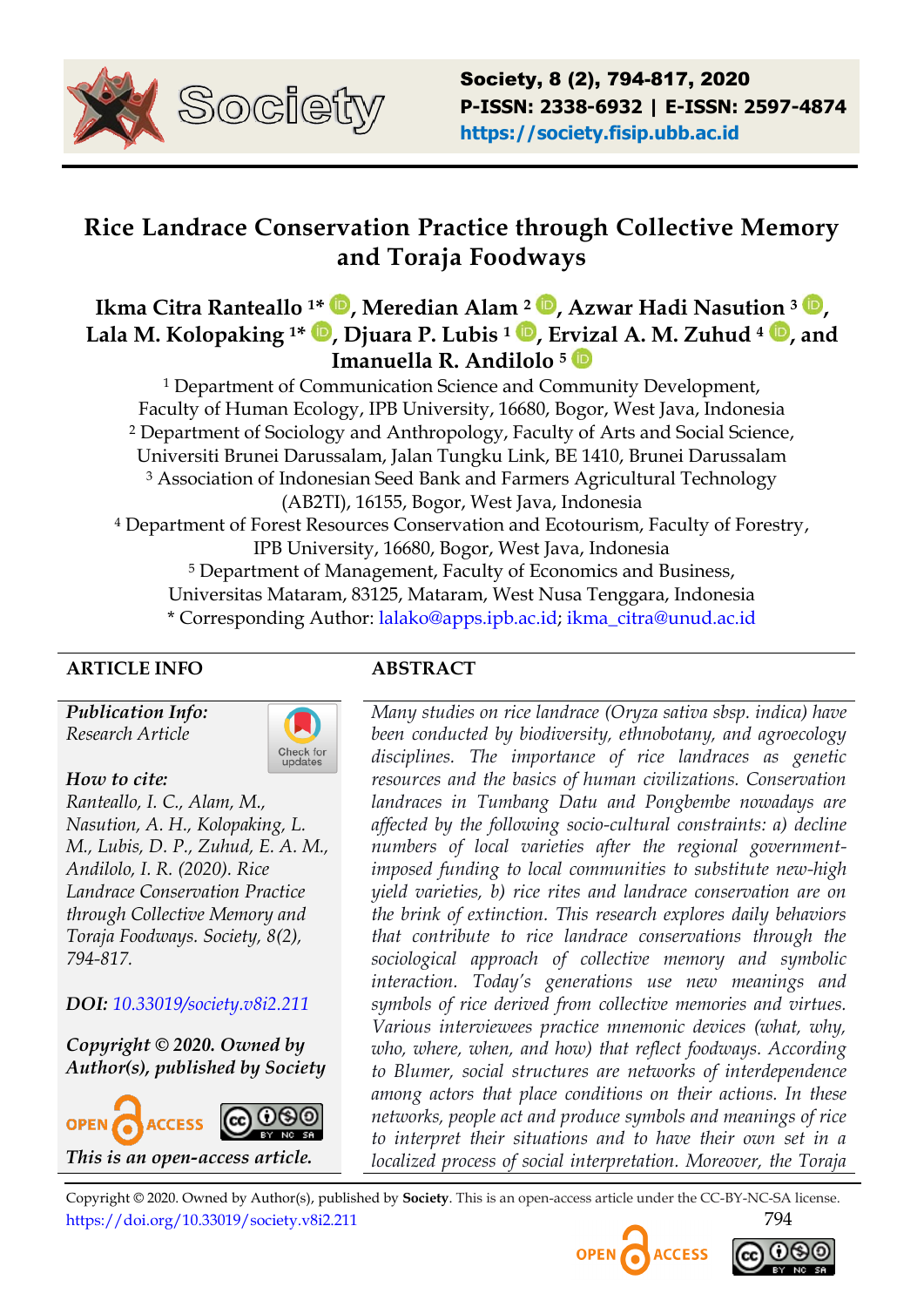*License: Attribution-NonCommercial-ShareAlike (CC BY-NC-SA)*

**Received:** July 16, 2020; **Accepted:** October 26, 2020; **Published:** December 31, 2020;

language is used as a bridge in communicating the past, *present, and future to strengthening collective identity. This research uses a qualitative method to explore rice landrace conservation using open-ended questions, in-depth interviews, and Focus Group Discussions. A free-listing method was followed to gather interviewees" collective memories of rice landraces. Findings show that a combination of methods, tradition-based conservation, and current scientifictechnology-based conservation become a practice for promoting, educating, and stimulating the public and researchers to engage in landraces conservation. These findings suggest that the socio-cultural ecosystem and Blumer"s social network support new networks to deliver science in agricultural innovation policy. The results showed that collective memories and foodways create ways that would benefit rice landrace conservation the most.*

*Keywords: Collective Memory; Collective Identity; Conservation; Foodways; Rice Landrace; Symbolic Interactionism*

#### **1. Introduction**

Rice landrace conservation as a part of everyday life has been relatively neglected. [Hongsong & Yunyue \(2017\)](#page-20-0) stated the decreasing number of rice landrace was due to government aid for new varieties, a small number of rice rites and cultural performances related to agriculture in the community, and higher cost of post-production activities. Nevertheless, rice landrace cultivation, daily consumption, and rice ritual are the main contributions of individuals and communities to conservation. Hence, rice landrace conservation is urgent to undertake for supplying staple food in the future [\(Kumbhar et al.,](#page-20-1)  [2015\)](#page-20-1).

Foodways are related to the behaviors and beliefs of production, distribution, and food consumption [\(Counihan, 1999\)](#page-19-0). In this contribution, collective memory on meanings and symbols of rice is supporting by the combination methods of conservation: tradition-based (non-standard method) and current scientific technology (scientific technology introduced by agricultural agency and agricultural extension). Interviewees are cultivating rice landraces and practicing foodways by restoring collective memory. Interviewees named simple morphology of the landraces (**[Table 2](#page-9-0)**), shared what to do in planting and harvesting seasons, how to cultivate, store, cook, consume, sell, and communicate the knowledge of rice, the essential values of cultural heritage, collective identity, and circulating the seeds, also by who and where the ritual rice is organized (**[Figure 1](#page-8-0)**).

Social sciences are increasingly paying attention to social life and institutions for protecting natural resources. Best Available Social Science (BASS) has been concerned with sustainability, conservation biodiversity, social science application in decision-making, and natural resource management [\(Charnley et al., 2017\)](#page-19-1). [Coleman et al. \(2019\)](#page-19-2) found two themes of one hundred priority research questions for biodiversity conservation in Southeast Asia: 1) documenting biodiversity loss and its causes, and 2) social interventions that would effectively change peoples' minds about conservation. Daily behaviors are conservation strategies as mnemonic



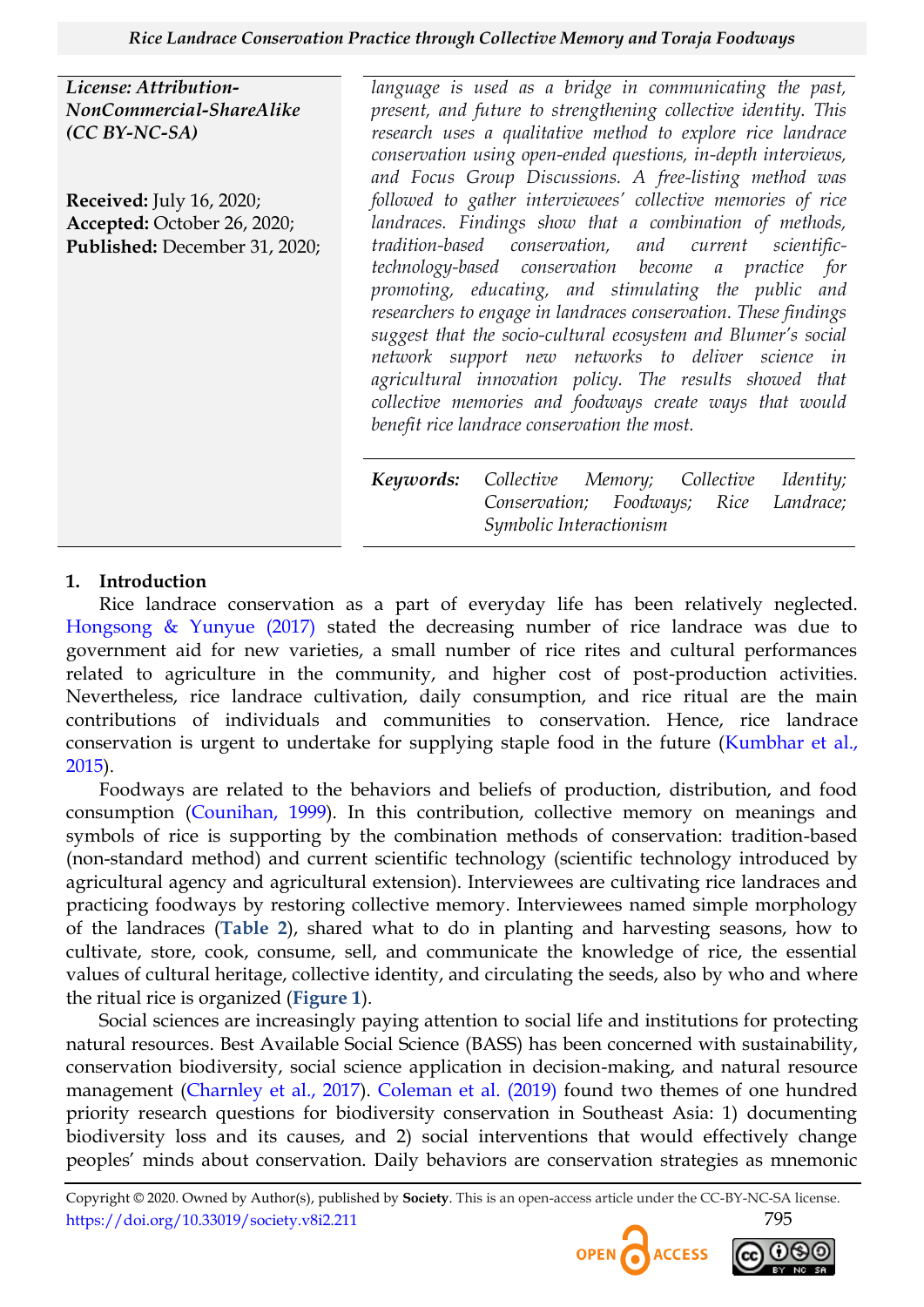devices (**[Figure 1](#page-8-0)**) to retain and preserve rice landrace' knowledge. Cultivating rice landrace, daily consumption, and rice rites are individuals' or communities' contributions for conservation. Landrace varieties are produced and kept primarily for ritualistic purposes each year, as Baduy people practice in West Java [\(Murphy, 2017\)](#page-20-2).

According to [Juhriah et al. \(2014\),](#page-20-3) Tana Toraja is one of rice-producing regions in Indonesia, also has rice landrace varieties (rice known as *pare* in Toraja language): Pare Lalodo, Pare Rogon, Pare Lea, Pare Kobo, Pare Ra'rari, Pare Ambo,' Pare Tallang, Pare Bau,' Pare Birang, and Pare Bumbungan. In this article, we first briefly elaborate earlier domestication and consumption of rice landrace. This is followed by the explanations on collective memory as the foundations for conserving rice landraces cultural practices and its challenges, and drawing contributions of symbolic interactionism approach [\(Macionis, 2018\)](#page-20-4) to consider how networks of collective memory and mnnemonic devices bridge the past and the present. We then proceed to presentation of the findings, and the research methodology to address gaps in conservation biodiversity literatures: qualitative exploratory method to gather how the interviewees employ collective memory to take various parts in conserving rice landrace. Based on observation, this research argues communities in Tumbang Datu and Pongbembe, Tana Toraja, South Sulawesi cultivate landraces according to new negotiated meanings and rice symbols. Finally, we summarize our findings.

#### **2. Literature Review**

#### **2.1. Rice Landrace**

[Iskandar & Ellen \(1999\)](#page-20-5) stated rice landrace is a local category for grouping cultivated rice plants according to common characteristics reflected in specific vernacular names. Landraces represent locally distinguished germplasm developed by farmers, in contrast to 'varieties,' usually the institutional breeding products. Rice was the result of domestication from wild plants into cultivated plants. Landrace relates to the origin of the domestication area of plants with a high varied environment [\(Brush, 1991\)](#page-18-0). However, the first rice domestication of rice is still a debate. The traditional phylogenetic method that produces molecular data more unfolds that the varieties of *Indica* and *Japonica* are the two main rice varieties in the world [\(Molina et al.,](#page-20-6)  [2011;](#page-20-6) [Wang et al., 2016\)](#page-22-0).

Based on historical records [\(Van Driem, 2012\),](#page-22-1) director of the botanical garden in Geneva, Alphonse-Louis-Pierre Pyrame de Candolle, in 1883, stated that rice cultivated first in China then introduced to India. However, Nikolaï Ivanovič Vavilov, in 1926, denied it and pointed out that rice in Asia originated from India. Indonesians who migrated are recognized rice before they arrived in the Malay Archipelago. Some scholars revealed that the word "Javanese" comes from "Djawa" or "Djawa Dwipa" (rice island in Sanskrit) ([van der Kroef, 1952\)](#page-22-2). Rice is a staple food for most people in Southeast Asia. People consume rice daily in different traditional menus with authenticity is still preserved, and highly values rice as the primary ingredient for making the local cuisines' main menus [\(Ajwang'Ondiek et al., 2016](#page-18-1)).

#### **2.2. Cultural Practices of Rice Conservation and Its Challenges**

Collective memory, which includes the basics of rice landrace cultivation and socioreligious values, is one of the foundations for rice landrace conservation. These memories are treated and adapted to the present condition, so that local varieties of rice as a genetic resource are kept, although some of these varieties are rare or potentially extinct [\(Wang et al., 2016\)](#page-22-0). According to Law No. 5/1990 concerning on Conservation of Natural Resources and Its Ecosystems, it can be carried out through three activities: 1) protection of life support systems;



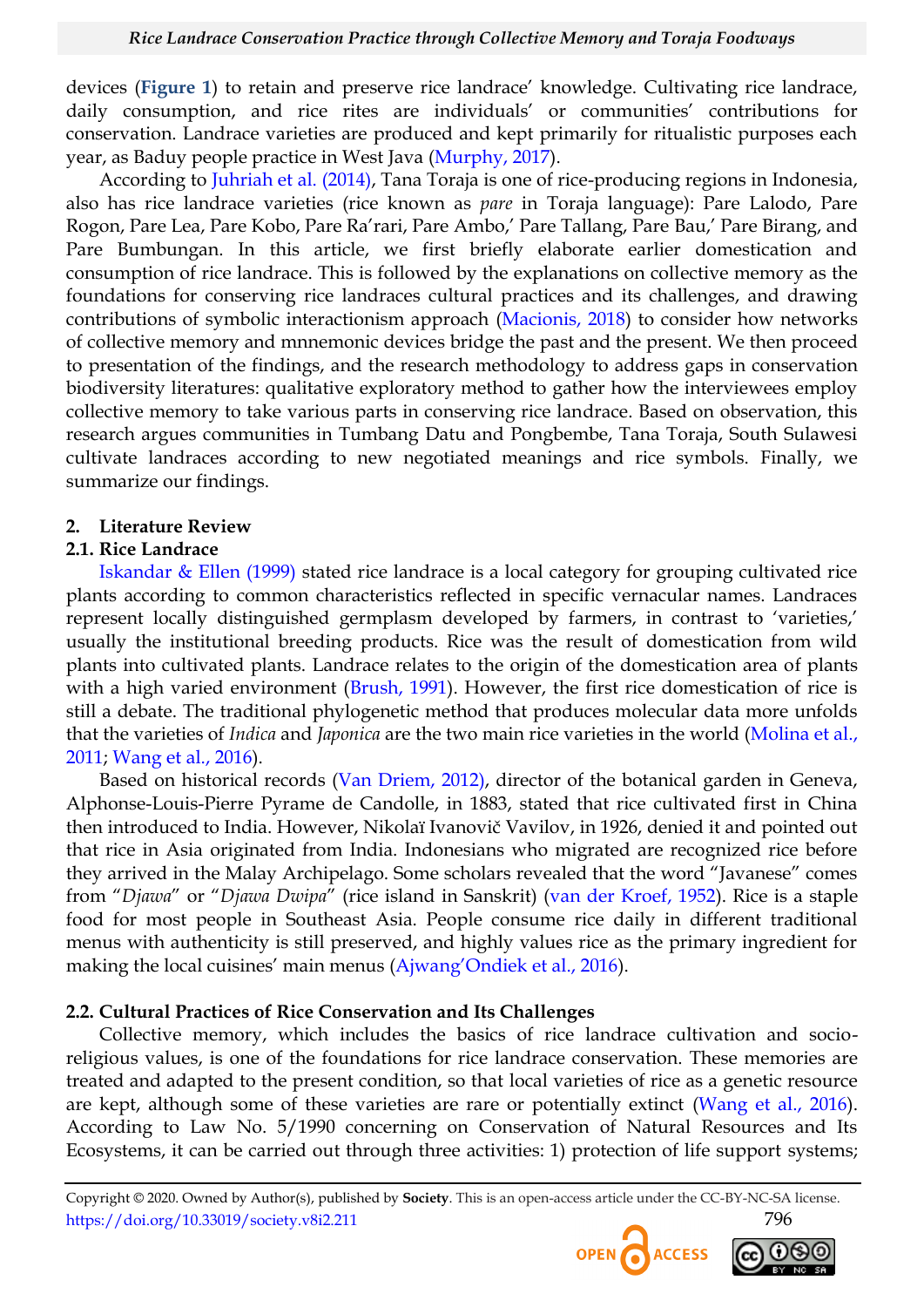2) preservation of the diversity of plant and animal species and its ecosystems; and 3) sustainable use of natural resources and its ecosystems. Conservation has been carried out to keep livestock germplasm [\(Soini et al., 2012\)](#page-21-0) and plants [\(Wang et al., 2016\)](#page-22-0), protected areas of land and sea [\(Álvarez-Romero et al., 2018\)](#page-18-2), also protect the conservationists and their knowledge [\(Oguamanam, 2004\)](#page-21-1).

Historically, rice was produced for maintaining social, cultural, and spiritual purposes. As implemented in the Philippines, the Ifugao rice terrace is an heirloom to support community needs for staple food consumption [\(Glover & Stone, 2018\)](#page-19-3). Their awareness of modernization is preserved as a pro-people movement to enable sustainability in extended period [\(Arangote,](#page-18-3)  [2018\)](#page-18-3). However, the tension between traditionalism being inherent in community life and modern development in agriculture is unavoidable. Post green revolution agriculture system, in which mass production is emphasized in the implementation principle, can shift local varieties [\(Tilliger et al., 2015\)](#page-22-3). Preserved cultural practices by the community for centuries have been replaced by new varieties resulting from genetic modification. The establishment of private companies is expansive due to the demands of massive rice consumption in various countries. The companies run their branches and subsidiaries with a different focus, ranging from slip research, genetic innovation, seed planting, fertilization, and harvest management to distributing these varieties. Weakening local institutions are the cause of the failure to strengthen and develop these landraces varieties.

The failure of the green revolution agriculture system has altered the structure of people's knowledge and farming techniques. Green Revolution has appropriated policy, high-input seeds that keep away locally adapted landraces, and the attitudes and practices. It is the case for Golden Rice in the Philippines. This rice, which increases its value as a means for community relations, is also a significant barrier in reaching farmer fields because it proves difficult to breed into well-grown varieties, especially in the rural Philippines [\(Gopi & Manjula, 2018\)](#page-19-4). Therefore, rural communities that act as the direct implementer at the grassroots level gained no profits. Therefore, local varieties' social sustainability in the coming years also depends on strength at the villagers' level. Another element that can shift the stability of rice landraces farming is migration and commercialization tradition through tourism.

#### **2.3. Contributions of Symbolic Interactionism in Conservation: Collective Memory, Mnemonic Devices, and the Networks**

Collective memory plays an important role in rice landrace conservation. Individual-level memory updating phenomena and social network structure are two fundamental factors that contribute to the emergence of collective memories [\(Coman et al., 2016\)](#page-19-5). Collective memory is a living concept linked to the behaviors and responses of individuals that generate meanings. Community members often have experimental commonalities and create collective memories around these observed commonalities. This article explores the interviewees' daily behaviors on cultivating landraces, rice rituals, expressing the delicious flavor of rice, and other landraces landmarks that help us understand collective memory. Collective memories, in turn, can be passed down from one generation to the next and can eventually be the cultural heirloom produced by the community [\(Cuc et al., 2007, as cited in Hirst, 2020\)](#page-19-6). The recognition that history results from the social entity, even while it was based on subjective constructs, proves that social memory studies fit rigorous symbolic interactionism theoretical approaches (Fine  $&$ [Beim, 2007\)](#page-19-7).

Rice is the symbol of Toraja's prosperity ([Zerner, 1985\)](#page-22-4). [Nooy-Palm \(1979\)](#page-21-2) sees that:

Copyright © 2020. Owned by Author(s), published by **Society**. This is an open-access article under the CC-BY-NC-SA license. https://doi.org/10.33019/society.v8i2.211 797



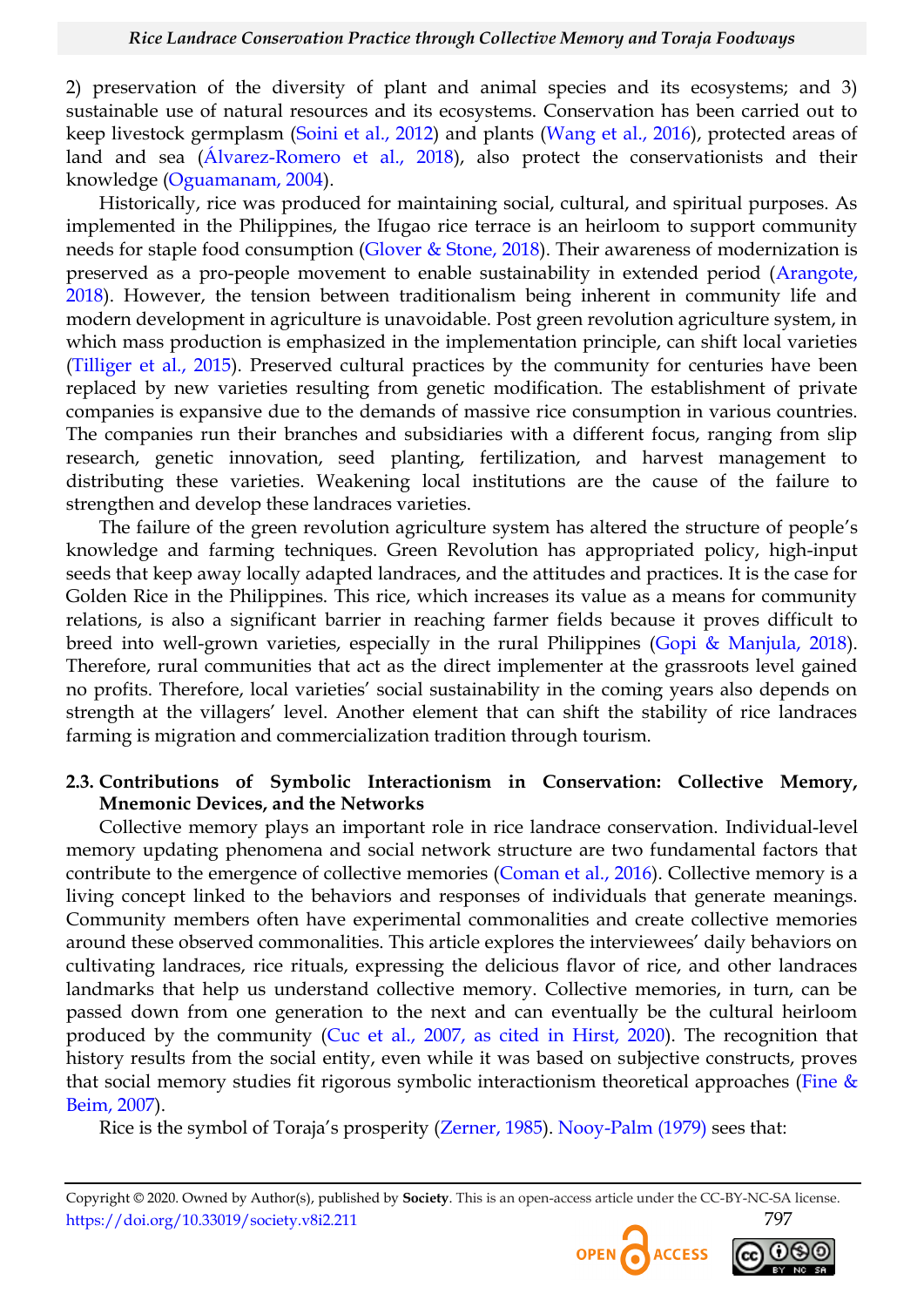#### *Rice Landrace Conservation Practice through Collective Memory and Toraja Foodways*

*"…There are countless traditions concerning its origins..., but they fall into two categories: the first contains the myths in which rice is created in the upper world and afterward brought to the earth, and the second those which tell how rice was created on earth."* 

Collective memory is the outcome processes affecting, respectively, the information to which individuals have access [\(DiMaggio, 1997](#page-19-8)). The past's continuous communication profoundly alters what people remember as they converse and remember after the conversation. Mnemonic devices are strategies for enhancing memory (**[Figure 1](#page-8-0)**). Mnemonic was derived from the name of the goddess of memory, Mnemosyne, in Greek mythology [\(Laing, 2010\)](#page-20-7). Mnemonic imagination bridges the past, present, and future, and supplies of thinking about the relationship between understanding the past, actions in the present, and future ambitions [\(Keightley & Pickering, 2012\)](#page-20-8). *Aluk pare* (the ritual cycle associated with cultivates rice) as a mnemonic device and strategy to recall collective memories related to rice in the past constituted a distinct sphere of ceremonial life. [Zerner \(1985\)](#page-22-4) has added that:

*"…These affirmative ceremonies, associated with the rising sun and the growth of plants, were conducted by ritual specialists called to minaa, "The Wise Ones" and indo" padang, "Mothers of the Land," with a prodigious knowledge of myth, custom, and ceremonial speech. These masters of ceremonies inaugurate crucial phases in the calendar of cultivation."* 

*"...If the community of cultivators remembers the ritual performances, then "all ancestors" are awakened. In a state of heightened attention, the spirits, "guardians of the three stalks of rice" [pare tallu bulinna, ke"te" tallu etengna: another term for rice; symbol of prosperity and life], ensure the fruitful cultivation of rice."* 

Network analysis in symbolic interactionism is reflected in daily behaviors in Tumbang Datu and Pongbembe. As various interviewees' backgrounds, the expressions on symbols and meanings of rice reflected by how, when, and which essential varieties to cultivate; or the symbols of motifs on wooden-carving granary. Every stage in this cycle brings people together. [Blumer \(1969\), as cited in Ritzer \(2011\)](#page-21-3) puts it:

*"…A network or an institution does not function automatically because of some inner dynamics or system requirements; it functions because people at different points do something, and what they do is a result of how they define the situation in which they are called on to act."*

Through social interactions, human beings become aware of what others are doing or about what they are willing to do [\(Aldiabat & Navenec, 2011\)](#page-18-4). *Aluk pare* is a communal ritual in rice landrace cultivation [\(Kruyt, 1938\)](#page-20-9). [Appelrouth & Edles \(2007\)](#page-18-5) stated:

*"...It is necessary to recognize that the sets of meanings that lead participants to act as they do at their stationed points in the network have their setting in a localized process of social interaction and that these meanings are formed, sustained, weakened, strengthened, or transformed, as the case may be, through a socially defining process."* 



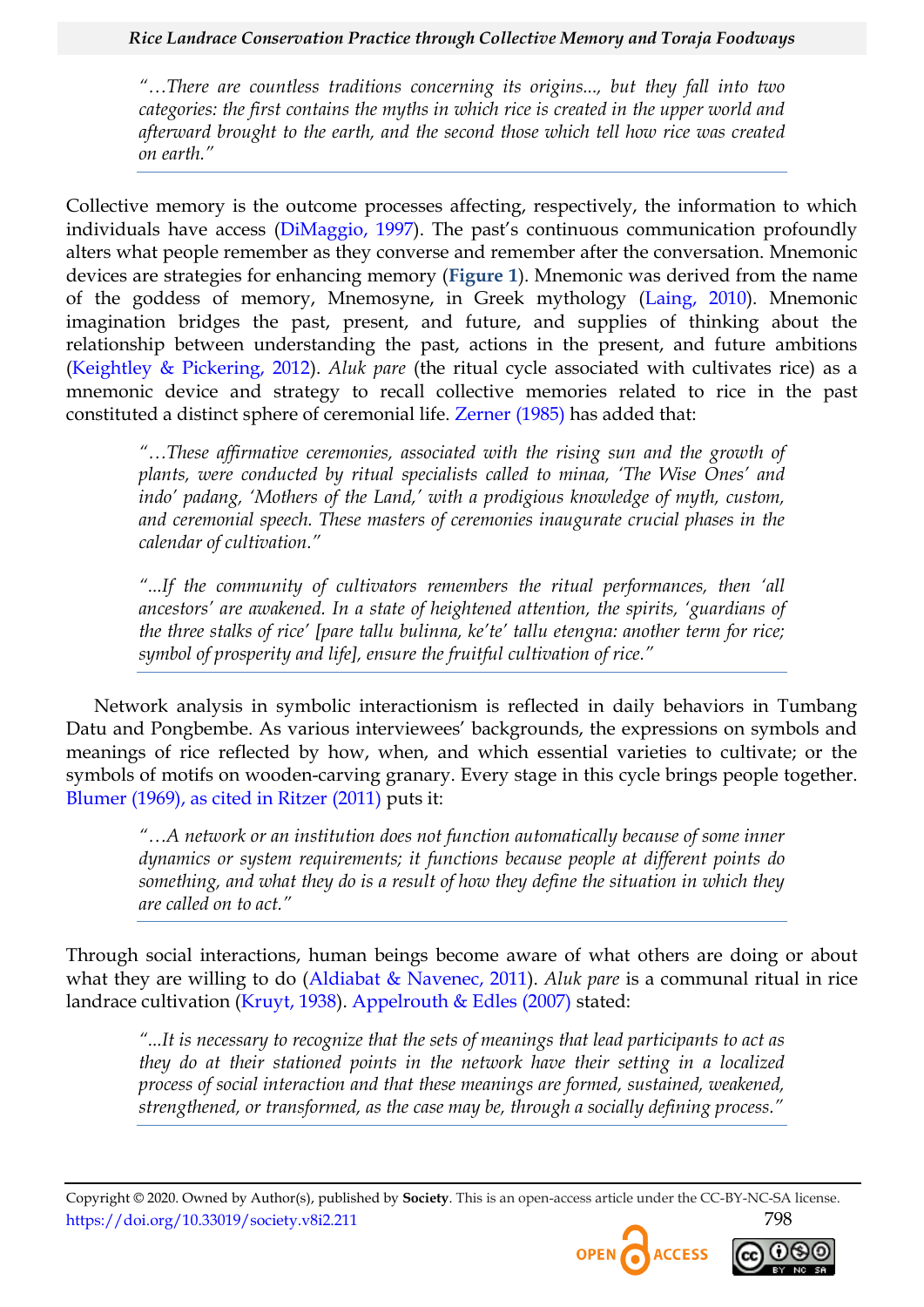This study conducts a symbolic interaction approach to explore rice landrace conservation and collective memories of past foodways. In exploring how foodways relate to conservation rice landrace, this research uses a symbolic interaction approach to revisiting collective memory and foodways in the past. As the symbol of prosperity, rice as *tananan* (plant) in *aluk tananan* (plant ritual) also can be found in *singgi"* (praise chant declaimed by the officiants during the big *bua"* ceremony) and *tallu lolona* (*lolo tau* (humans), *lolo tananan* (rice, refers to plants), and *lolo patuan* (buffalo, refers to livestock) [\(Veen, 1979\)](#page-22-5). [Nooy-Palm \(1979\)](#page-21-2) puts it:

*"…The most important category among the West-oriented rituals is the aluk to mate, rituals for the dead (mate). The aluk rampe matallo, those of the East, rituals for the living, promote the welfare of man, animals and crops."* 

The agricultural cycle in Toraja culture is a set of rituals and social events bound together emotionally. Symbolic interactionism is rooted in "how people do things together" (Becker, [1986, as cited in Plummer, 2000\)](#page-21-4). A social network is a concept interactionists might use to link individual behavior to the more extensive social system. A network is conceived as a set of relationships that people fill with meaning and use for personal or collective purposes (Fine  $\&$ [Kleinman, 1983\)](#page-19-3). This approach reveals how transmitting foodways and collective memory on rice landrace is a strategy for conservation.

# **3. Research Methodology**

This research was conducted in two villages, Tumbang Datu in Sanggalla' Utara Subdistrict and Pongbembe in Simbuang Subdistrict, Tana Toraja Regency of South Sulawesi Province, Indonesia. These villages have different characters for conserving rice landraces. Simbuang encompasses 194,82 km<sup>2</sup> is included of six villages with a population of 6,427 according to the 2018 census. A total of 925 population are working on agricultural sector. Geography position of Pongbembe at 119°31"47.91E and 3°11"6.76" S, and altitude range between 1300 m and 2000 m above sea level (asl). We need to travel over 70 km from Makale, capital of regency. Sangalla' Utara encompasses 27,96 km<sup>2</sup> is comprised of six villages with a population of 7,630 according to the 2018 census (BPS). Geography position of Tumbang Datu at  $119^{\circ}54''25.56''$  E and 3°3″1.76″ S, altitude range between 750 m and 1,100 m asl, and 14 km from Makale. There is a temple and 2,605 adherents of *Aluk To Dolo* in Simbuang, and 51 adherents of *Aluk To Dolo* in Sangalla' Utara Subdistrict. Simbuang has 155 hectares (ha) of irrigation wetlands and 283 ha of non-irrigation wetlands. Sangalla' Utara has 90 ha of irrigation wetlands and 548 ha of nonirrigation wetlands. The planted area of wetland paddy 1,418 ha in Simbuang, whereas Sangalla' Utara has 2,050 ha. Harvested area of wetland paddy in Simbuang about 1,454 ha, less than Sangalla' Utara with 1,754 ha ([Badan Pusat Statistik Kabupaten Tana Toraja, 2018a;](#page-18-6) [2018b\)](#page-18-7).

We employed descriptive analyses, open-ended questions with in-depth interviews, and qualitative technique of free listing to collect and code interviewees' collective memory of cultivating and consuming of rice landraces, landrace diversities, vernacular naming, and descriptions of socio-cultural values. Data collection was carried out from December 2018 to May 2019. This study used symbolic interactionism in sociology, ethnobotany, and communication studies as a basic framework. Ethnobotany finds and describes the social practices in which plants are used, in different use and knowledge, and memories of practices. Ethnobotany is the study of knowledge and use of plants in the past and present, including technological manipulation, classification, agricultural systems, magico-religious concepts, conservation techniques, and general economic and sociological importance plants in primitive



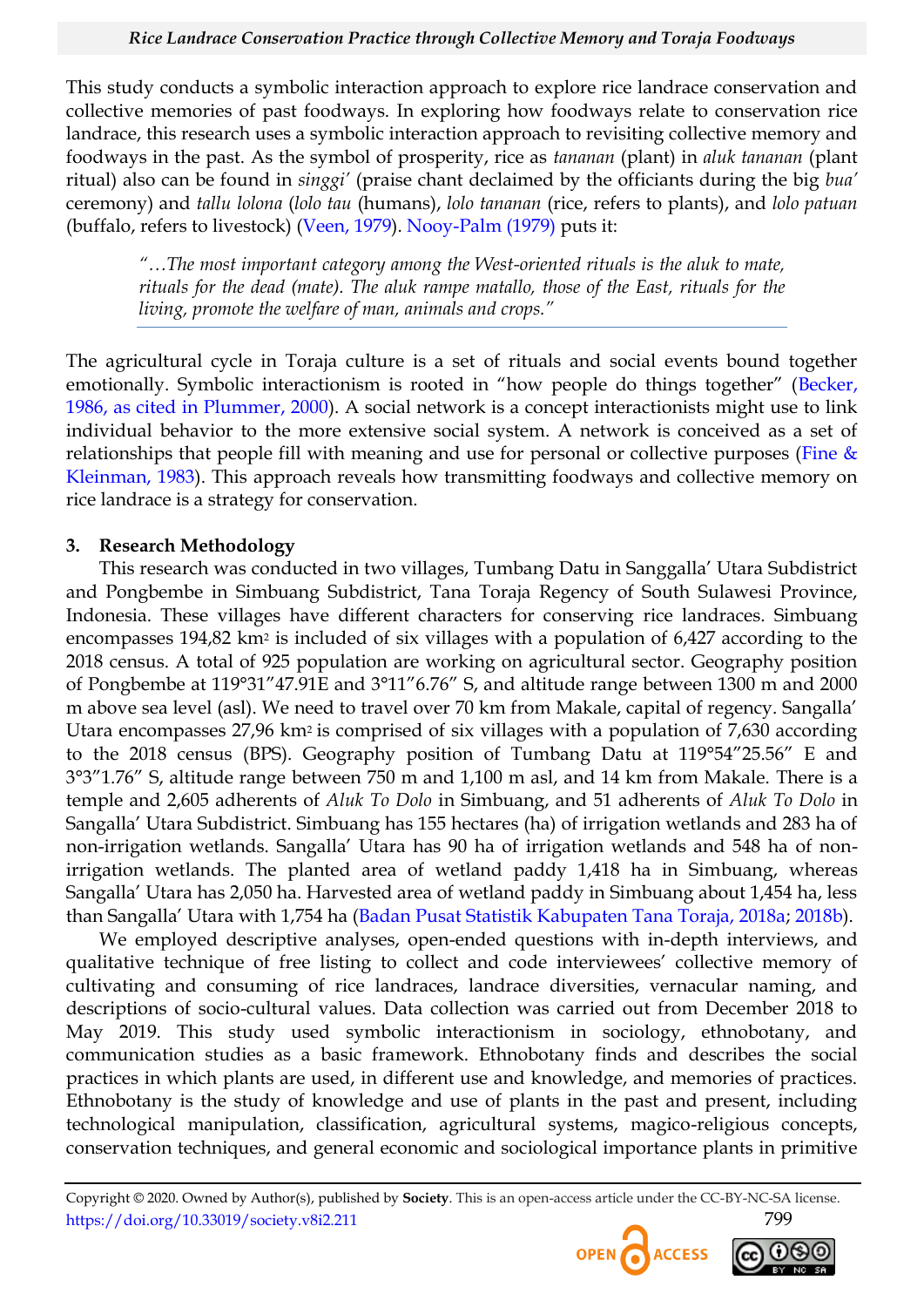or pre-literate societies [\(Schultes, 1994\)](#page-21-5). In this study, communication dealt with ethnobotanical knowledge passed down the generations using Toraja language as a mnemonic device.

This transdisciplinary approach aims to contribute to conserving rice landrace varieties. While definition of transdisciplinary is still debated, this approach raises critical issues in science: 1) the issue's complexity that is grasped, 2) the diverse perspectives on the issue that are considered, 3) abstract and case-specific knowledge that is linked, and 4) common-good oriented descriptive, normative, and practical knowledge to address the issue that is developed [\(Pohl, 2011\)](#page-21-6). This approach manages to challenge some significant obstacles confronted by a dominant intellectual paradigm that conceptually separates culture and nature, rather than considering human-environmental interaction as a dynamic, interpenetrative engagement [\(Strang, 2007\)](#page-21-7). This qualitative research uses Social Definition Paradigm and Symbolic Interactionism Theory. Symbolic interactionism aims to decipher the meaning of the rice symbols, found in the symbol of the granary (*alang*) and family houses (*banua tongkonan*), and rice rites (*aluk pare*). Symbols are something meaningful and represent something else, for example, signs and cues [\(Kendall, 2010\)](#page-20-10). The symbol serves to give meaning to the communication in direct interaction or interaction with intermediary media.

#### **4. Results and Discussion**

Focus Group Discussion and with all interviewees (**[Table 1](#page-6-0)**) were conducted in Bahasa and Toraja languages to gain more insights into everyday behaviors of collective memory and conservation rice landrace. Since every interviewee is contributing to any form of conserving rice landrace, the selection of interviewees was arranged purposively with various ages, gender, and occupations.

<span id="page-6-0"></span>

| ID             | Age | Gender | Occupation                                                                             | Location            |  |
|----------------|-----|--------|----------------------------------------------------------------------------------------|---------------------|--|
| F1             | 50  | Female | Weaver, Farmer                                                                         | Pongbembe           |  |
| M1             | 36  | Male   | Village Guidance Officer<br>(noncommissioned law enforcement<br>officer)               | Tana Toraja         |  |
| M <sub>2</sub> | 71  | Male   | One of the leaders of Aluk To Dolo<br>(ancestor's religion),<br>Handicraft Man, Farmer | Tumbang Datu        |  |
| F2             | 51  | Female | Weaver, Farmer                                                                         | Tumbang Datu        |  |
| M <sub>3</sub> | 76  | Male   | One of the leaders of Aluk To Dolo                                                     | Tumbang Datu        |  |
| F <sub>3</sub> | 67  | Female | One of the leaders of Aluk To Dolo,<br>Farmer                                          | Tumbang Datu        |  |
| F <sub>4</sub> | 70  | Female | Stay-at-home spouse                                                                    | Pongbembe           |  |
| F <sub>5</sub> | 13  | Female | Junior High School Student                                                             | Pongbembe           |  |
| $\mathbf{M}4$  | 50  | Male   | Retired                                                                                | Simbuang            |  |
| M <sub>5</sub> | 56  | Male   | <b>State Civil Apparatus</b>                                                           | Simbuang            |  |
| F <sub>6</sub> | 13  | Female | Junior High School Student                                                             | Tumbang Datu        |  |
| F7             | 14  | Female | Junior High School Student                                                             | Tumbang Datu        |  |
| F <sub>8</sub> | 14  | Female | Junior High School Student                                                             | <b>Tumbang Datu</b> |  |

# **Table 1. Demographic of Interviewees**



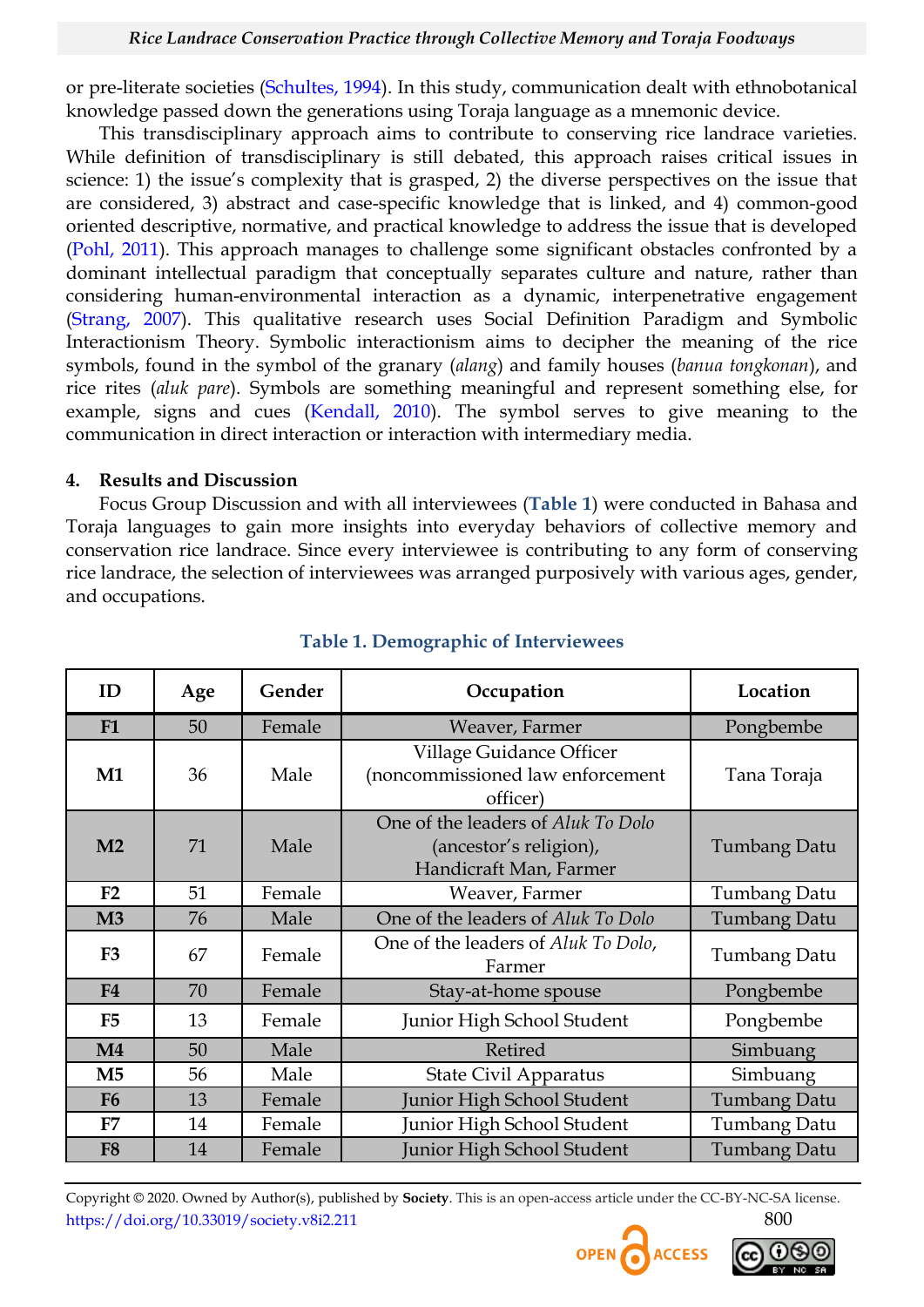| ID             | Age | Gender | Occupation                 | Location            |  |
|----------------|-----|--------|----------------------------|---------------------|--|
| M <sub>9</sub> | 17  | Male   | Junior High School Student | Tumbang Datu        |  |
| <b>M10</b>     | 36  | Male   | <b>Extension Agent</b>     | Simbuang            |  |
| F <sub>9</sub> | 50  | Female | Farmer, Weaver             | Simbuang            |  |
| M11            | 37  | Male   | State Civil Apparatus      | <b>Tumbang Datu</b> |  |
| <b>F10</b>     | 45  | Female | <b>Extension Agent</b>     | <b>Tumbang Datu</b> |  |

Most households in Tumbang Datu are storing dried grains in *alang* (granary). Wooden granary range in size from 2 m wide and 4 m long, with about 96 sacks of grains (48,000 kg). The grains rice landraces can be loaded for 5 tons into a wooden granary with 180 m wide and 4 m long. Most households in Pongbembe were storing dried grains in the granary called *batutu (*a big wooden box inside the house). Communities are cultivating rice landraces for rituals every year. In earlier times, the more granaries were in front of the house, the richer the owner, and the more they respected by the community. Several granaries meant that the owner has a large, harvested rice area. Recently, the upper structure of *alang* to store rice bundles, and the bottom of the rice storing as the seat place for the honored guests during rituals [\(Budiman,](#page-18-8)  [2008\)](#page-18-8).

Rice plays an essential role in the Toraja socio-cultural life [\(Crystal, 1989\)](#page-19-9). The community upholds rice planting and harvesting rituals, called *Aluk Pare* [\(Koubi, 1975;](#page-20-11) [Volkman, 1984;](#page-22-6) [Zerner, 1985;](#page-22-4) [Auersbach, 2018\)](#page-18-9). The rice rites include over forty special tributes. It deals with everything from the purification of the agricultural tools and seeds, the timing of planting and harvesting, rice bundling, and storage order in the granary (Nooy-Palm, 1986, as cited in [Tsintjilonis, 2000\)](#page-22-7). The Toraja were exposed to modern history in the 19th century due to its famous Arabica coffee and its slave trade. The internal plotting and rivalries among neighboring kingdoms brought the intervention of the Dutch colonial "pacification" troops in the first decade of the last century, followed by the Christian missions [\(Ngelow, 2004\)](#page-21-8).

In this research, interviewees use mnemonic devices (tools or ways of remembering) to conserve rice landraces (Figure 1). Network analysis's core concern understands how social structures ease and compel opportunities, behaviors, and cognitions [\(Salvini, 2010](#page-21-9)). ‗What,' ‗when,' ‗how,' ‗why,' ‗where,' and ‗who' are the mnemonic devices using by interviewees to preserve socio-cultural values rice landraces. Each item elaborates as follows (**[Figure 1](#page-8-0)**).



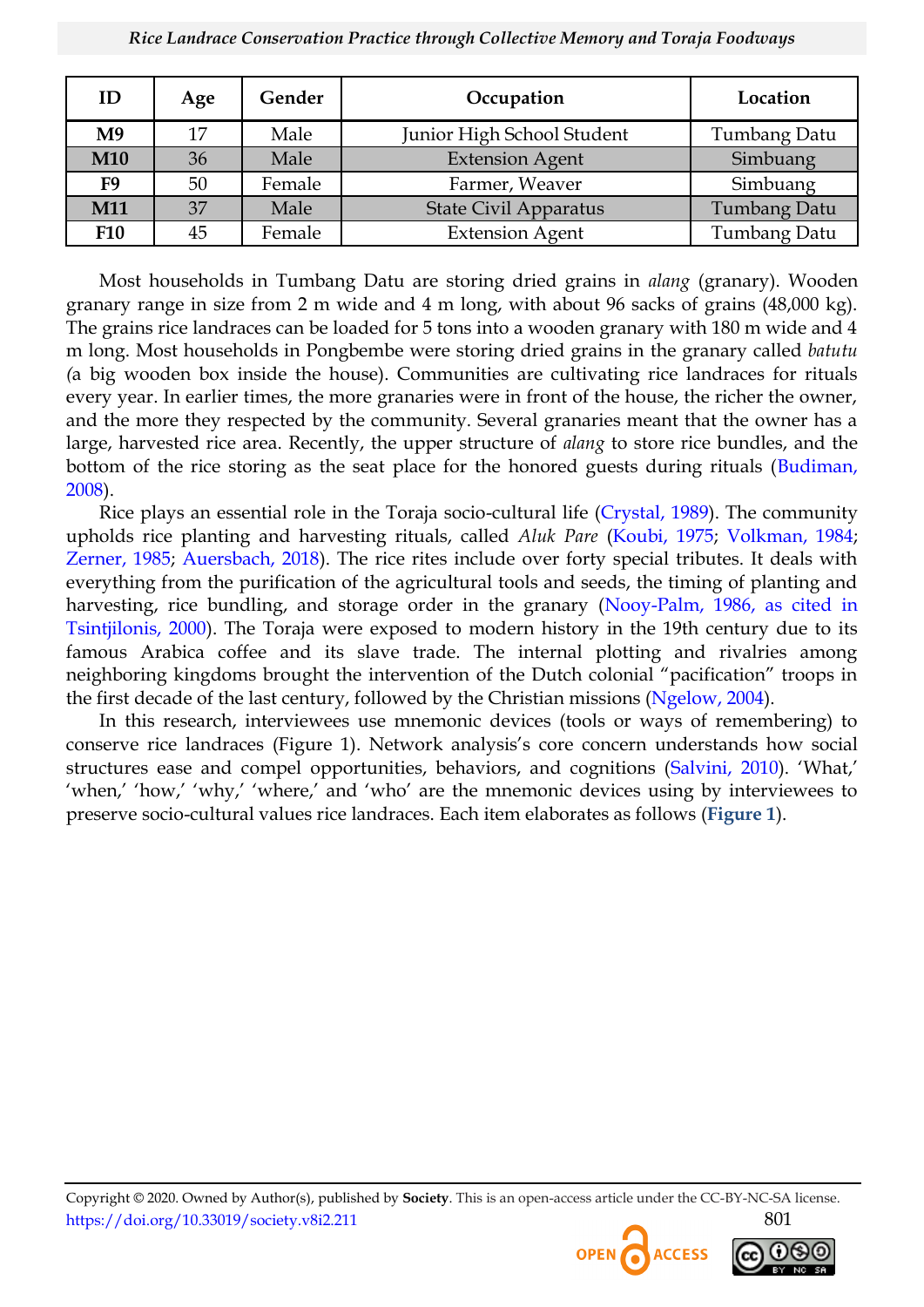

<span id="page-8-0"></span>As shown in Figure 1, seed social network [\(Poudel et al., 2015;](#page-21-10) [Ohmer et al., 2009\)](#page-21-11) aims to support and cultivate the diverse landrace varieties. Conversations can promote mnemonic convergence between pairs who have directly spoken to one another and occur between pairs connected by a path through their social network [\(Yamashiro & Hirst, 2014\)](#page-22-4). In these networks, people act and produce symbols and meanings rice to interpret their situations and have their setting in a localized process of social interpretation. Next, the Toraja language is used to bridge and communicate the past, present, and future and strengthen collective identity. The results showed that collective memories and foodways create ways that would benefit landrace conservation performance the most. Meanwhile, tradition-based conservation and current scientific-technology-based conservation are employing to preserve collective memory and foodways.

# **4.1. What: Simple Morphological Analysis, the Flavor of Rice, and Rice-Related Policies**

Morphology comes from the word ‗*morphe,"* in ancient Greek, which means shape or pattern. Morphology, in general, means "discipline of form or pattern," the shape and arrangement of an object's parts, and how this arrangement "adjusts" to achieve wholeness. The "object" in question can be a physical object (e.g., an organism, geography, or ecology), a



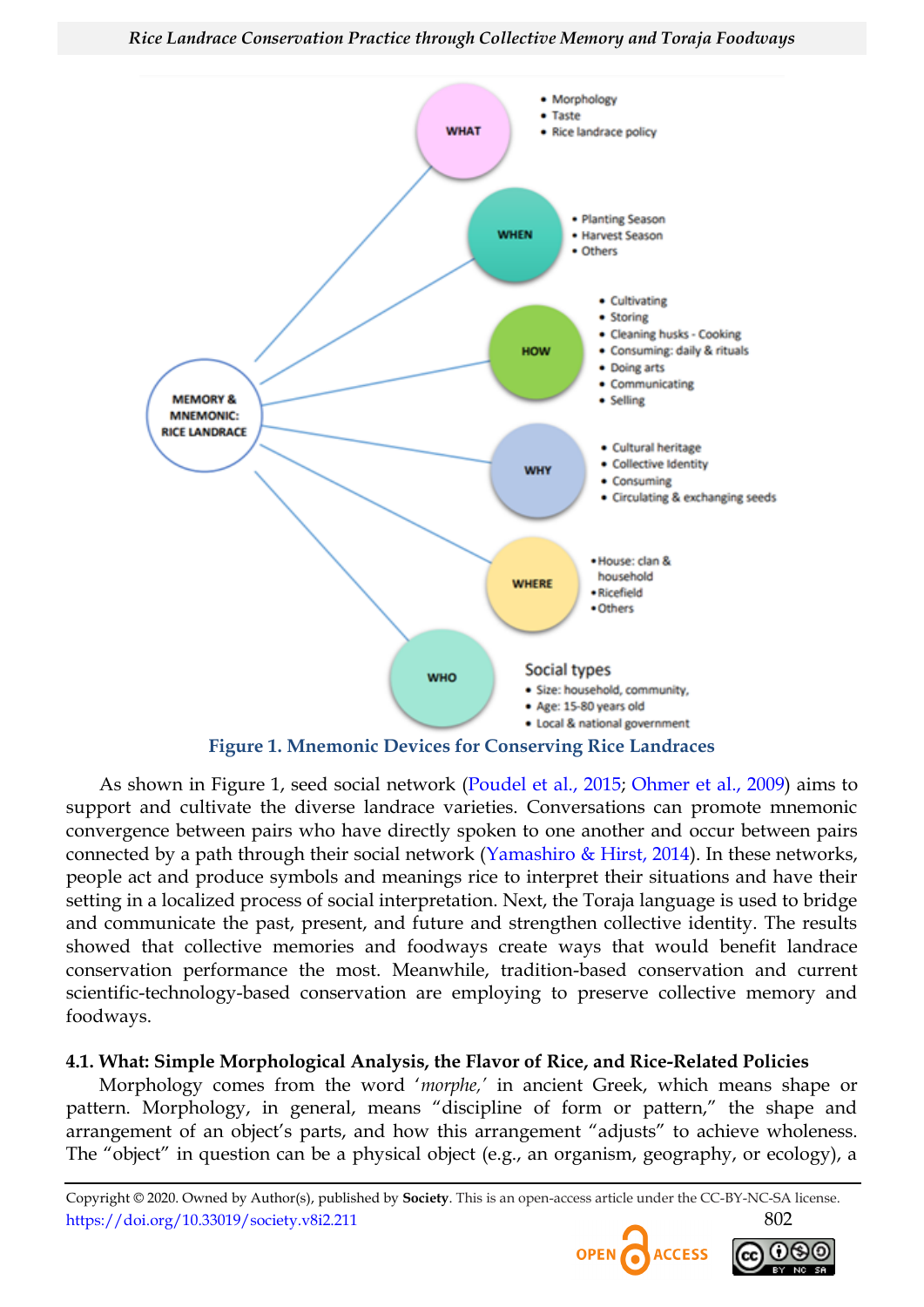social object (an organization or other social system), or a mental object (e.g., a linguistic form, concept, or system of ideas). J. W. von Goethe (1749-1832) first coined morphology as a scientific method that defined in "comparative morphology" in botany ([Ritchey, 2011\)](#page-21-12). In this article, simple morphological analysis refers to the description of rice landrace characters: awn color, awn length, rice color, grain color, the shape of grain, and glutinous.

*"…This is Pare Boang Kamiri, well known as Pare Pa"barani (more robust rice and pest and disease resistant rice). This variety is the most consumed daily. The tastiest rice is Pare Baine" (Interview, F1, Age 50, Pongbembe)*.

Symbolic interactionism affirms that individuals derive meaning from memories and keep that knowledge or form new negotiated meanings [\(Panicker et al., 2020\)](#page-21-13). There are landraces that available in these two villages as follow:

<span id="page-9-0"></span>

| Vernacular name    | $A'do$ (awn)<br>color | Awn<br>Length | Barra'<br>(Rice)<br>color | Rena'<br>(Grain)<br>color | <b>Shape</b><br>of grain | Pulu'<br>(Glutin<br>ous) |
|--------------------|-----------------------|---------------|---------------------------|---------------------------|--------------------------|--------------------------|
| Pare Pulu' Kupa    | Yellow                | Long          | Thick<br>white            | Yellow                    | Rounded                  | Yes                      |
| Pare Bongi-Bongi   | Yellow                | Short         | Thick<br>white            | <b>Blackish</b><br>yellow | Rounded                  | Yes                      |
| Pare Pulu' Uban    | Yellow                | Short         | Thick<br>white            | Yellow                    | Slightly<br>oval         | Yes                      |
| Pare Baine         | <b>Black</b>          | Long          | Pure white                | Yellow                    | Rounded                  | N <sub>o</sub>           |
| Pare Tongoran      | <b>Black</b>          | Short         | Pure white                | Yellow                    | Rounded                  | N <sub>o</sub>           |
| Pare Lomben        | Yellow                | Long          | Pure white                | Yellow                    | Rounded                  | N <sub>o</sub>           |
| Pare Boang Kamiri  | <b>Black</b>          | Long          | Pure white                | Yellow                    | Rounded                  | N <sub>o</sub>           |
| Pare Pulu' Nakka   | <b>Black</b>          | Long          | Pure white                | Yellow                    | Slightly<br>oval         | Yes                      |
| <b>Pare Tanduk</b> | <b>Black</b>          | Long          | <b>Black</b>              | <b>Blackish</b><br>vellow | Oval                     | N <sub>o</sub>           |
| Pare Palapa        | <b>Black</b>          | Long          | Thick<br>white            | <b>Black</b><br>stripes   | Slightly<br>oval         | Yes                      |
| Pare Dewata        | Red-brown             | Long          | Pure white                | <b>Black</b><br>stripes   | Rounded                  | N <sub>o</sub>           |
| Pare Bintoen       | Brown                 | Short         | Thick<br>white            | Yellow                    | Rounded                  | Yes                      |
| Pare Urang         | Yellow                | Long          | Thick<br>white            | Yellow                    | Slightly<br>oval         | Yes                      |
| Pare Kombong       | Yellow                | Long          | Thick<br>white            | Yellow                    | Rounded                  | Yes                      |
| Pare Kasalle       | Red-brown             | Long          | Pure white                | Yellow                    | Rounded                  | N <sub>o</sub>           |
| Pare Ambo'         | <b>Black</b>          | Long          | Thick<br>black            | <b>Blackish</b><br>vellow | Rounded                  | Yes                      |

# **Table 2. Simple Morphology of Rice Landraces in Tumbang Datu and Pongbembe**



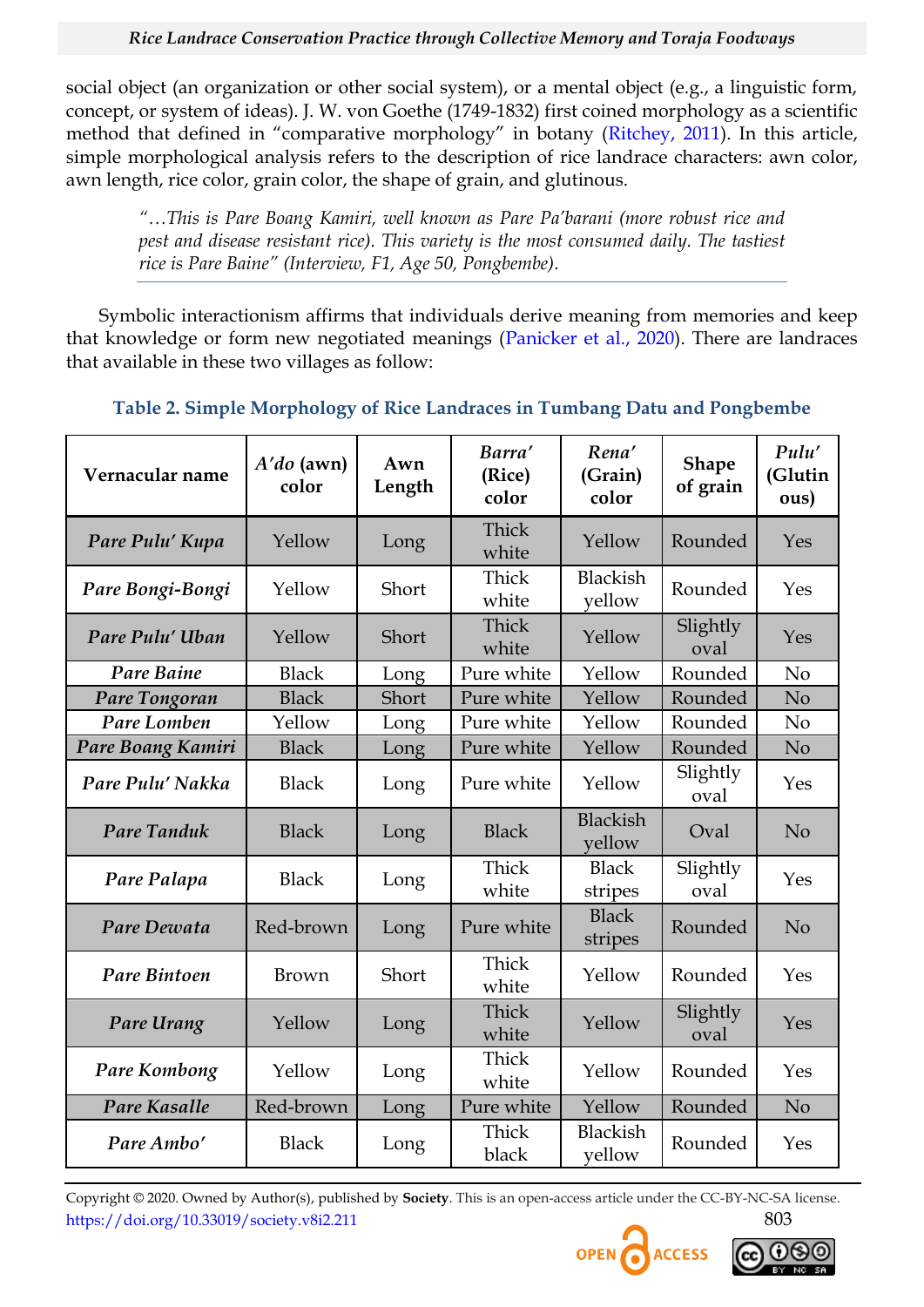| Vernacular name  | $A'do$ (awn)<br>color | Awn<br>Length | Barra'<br>(Rice)<br>color | Rena'<br>(Grain)<br>color | <b>Shape</b><br>of grain | Pulu'<br>(Glutin<br>ous) |
|------------------|-----------------------|---------------|---------------------------|---------------------------|--------------------------|--------------------------|
| Pare Lotong      | <b>Black</b>          | Short         | <b>Black</b>              | <b>Blackish</b><br>vellow | Rounded                  | N <sub>o</sub>           |
| Pare $To'$ (Tu') | <b>Black</b>          | Short         | Thick red                 | <b>Black</b><br>stripes   | Rounded                  | Yes                      |
| Pare Lea         | <b>Black</b>          | Medium        | Thick red                 | Reddish<br>vellow         | Oval                     | Yes                      |

Rice landrace policy supported by Indonesian Army program "TNI-AD Mendukung *Ketahanan Pangan*‖ (Army Supporting Food Security) program since 2014 at the local level, especially Village Guidance Officer or noncommissioned law enforcement officer (Babinsa) [\(Sebastian et al., 2018\)](#page-21-14).

*[Rice landrace is one of the main topics discussed in the Development Planning Consultation Forum]. Tana Toraja Regency runs the Crop Seasonal Program, so*  enable for harvesting twice a year. We support the efforts of the regency government *to restore local wisdom by taking part in planting local rice. The challenge of growing*  local rice is that lacking labor since manual harvesting [using finger-bladed knife]. The farmers supply the seeds landrace varieties, while the regency government *prepares tractors and any needed rice farming equipments (Interview, M1, Age 36, Tana Toraja).*

# **4.2. When: Planting and Harvesting Seasons**

Most farmers plant landraces once a year during the rainy season. As for the total rice planted area, it depends on how many seeds for the seedbed.

*[When sowing and transplanting can be done for better rice yield?] "Allo melo (the best day)…patang (a"pa") sombo…[The full moon can be seen on the west during four nights in the row. The next day is the best day for planting]" (Interview, F1, Age 50, Pongbembe).*

[Ellis \(2010\)](#page-19-10) stated that farming based on the lunar cycle is part of biodynamic farming practices (organic farming is based on the moon and planets' circulation), affecting planting, and harvesting.

*"I planted Pare Kombong three weeks ago. The agricultural cycle here is more complicated since the unequal rainfall distribution" (Interview, M2, Age 71, Tumbang Datu).*

*"Rice landrace seeds relocated from seedbed after two months, then harvested about five months later" (Interview, M3, Age 76, Tumbang Datu).*



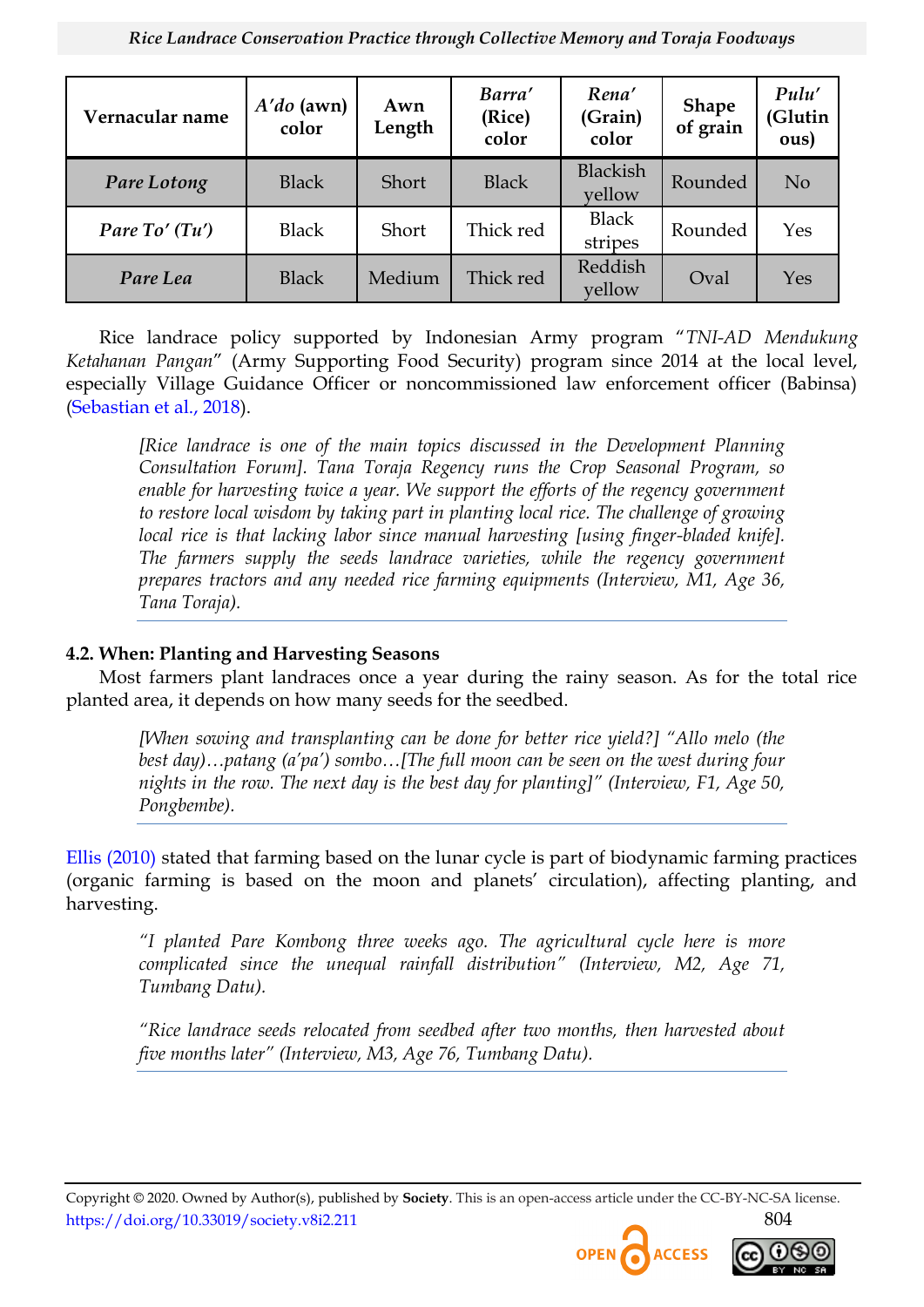# **4.3. How: Various Methods of Processing Rice and Communicating Symbols of Rice 4.3.1. Cultivating rice landrace**

*"Put the seeds in the sack…soak for two days, then partial drying for two days. After radicle emergence, sow seeds on the prepared seedbed. Transplant the seeds after three or four weeks. We could not cultivate the seeds that were already kept for two years. So, we must buy seeds or ask relatives or neighbors" (Interview, F2, Age 51, Tumbang Datu).*

# **4.3.2. Storing grains**

*"[How do you store the seeds for the long term?] We are storing grains seeds separately in the granaries. There are some rituals for storing grains seeds" (Interview, M3, Age 76, Tumbang Datu).*

*"[How much grain is stored in the granary?] More than one hundred kutu" ((kutu" equals to 1,5 - 3 liters. It depends on vernacular terms in any region.) ...two hundred kutu" ...consume as much as needed…not for sale…I am a Parandangan [("The Points of Support") whose job description reads: "to care for prosperity" ([Nooy-Palm, 1979\)](#page-21-2)]; the foundation-stone on which each of the pillars a house or rice bar are set; a committee of representatives Aluk To Dolo [\(Waterson, 2009](#page-22-8))]" (Interview, F3, Age 67, Tumbang Datu).*

# **4.3.3. Removing husks**

*"Removing husk and brans by a landrace milling machine. I give the owner liter of every 12 liters of milled rice as compensation (Interview, F2, Age 51, Tumbang Datu).*

# **4.3.4. Cooking rice**

*"We use the manual rice milling process. First, dirurai [using issong dawa (rectangular-long wooden rice mortar) and bamboo as a pestle to pound and separate panicles and grains)]. Second, dita"pi (winnowing after dirurai, to clean rice brown husks). Third, ditangai (using issong te"dek [stone mortar and wooden pestle after dirurai]). Fourth, diseno (winnowing to separate brown husk and the rice). Fifth, disiri (winnowing to separate rena" (grains), banni" (groats) and rice. Sixth, dita"pi (the last winnowing) … Cooking steps: dirurai - ditangai - dita"pi - put the water and rice into the clay pot, then cook over a wood-burning stove…" (Interview, F5, Age 13, Pongbembe).*

# **4.3.5. Consuming rice landrace: daily and rituals**

*"Pare Boang Kamiri for daily consuming" (Interview, F4, Age 70, Pongbembe).*

*"[Consuming for rituals] …stages of rice cultivation and rituals in Pongbembe…1) Massadang (cleaning the trenches) for a day before mangambo" (sowing seeds). Followed by ritual mangaluk paleppang, offering four different varieties of chickens (ma"manuk a"pa") on the edge of the trench. These offerings for the gods: cooked rice* 



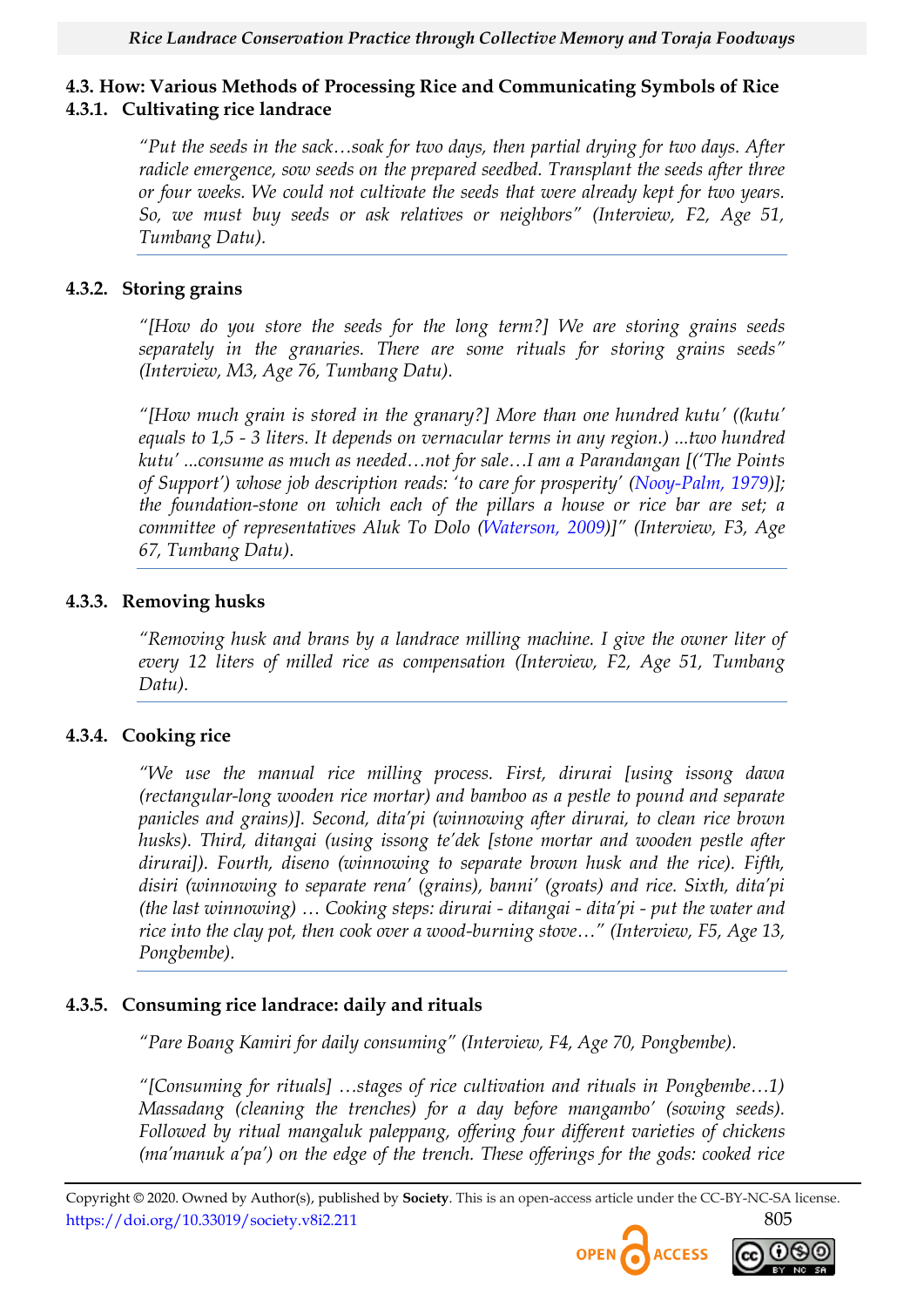*and pakiki" (scraps of meat from all the different parts of whatever animal), except for the buku sanduk, or shoulder blade [\(Nooy-Palm, 1979\)](#page-21-2). These offerings are set out on daun bere-bere (coral three leaves [Erythrina sp]), then put on kararo (coconut shell), set in tallung dandan (three rows), which represented three sources of power: Batara Tua, Batara Lolo, and Batara; 2) Ma"patama uai into palimbongan (flooding the rice fields) after cleaning the long trenches for two weeks; 3) Garaga panta"nakan (preparing seedbed): ma"bikkung (hoeing) and manglena" (leveling) the soil; 4) Manglullu" pare (using feet to separate rice seeds from stalks, for preparing the sowing seeds); 5) Mangambo" (sowing the seed on the seedbed); 6) Mangebu" (transplanting) after two months planting. Before plant all the seedlings, there is ritual ma"patoo" (plant the seedlings on four corners); 7) Makkalamo (weeding after a month of planting); 8) Matti"pa (weeding out the dikes); 9) Aluk bulung or ma"bulung (ma"bulung pare, an agrarian rite that is celebrated at the time when "green rice" begins to form its fruits [[Salombe, 1975\]](#page-21-15)) after 2-4 months planted. Sacrificed a pig at bamba (the village gate) and messun (making ketupat [steamed sticky rice that packed inside a diamond-shaped container of woven palm leaf pouch], then put into kabombongan (a display shelf; a woven-bamboo basket filled with offerings: bo"bo" cooked rice], pakiki" [porks], and egg, which hang down from the middle ao" kading [Phyllostachys pubescens], then plug into the ground at rice field]; 10) Messun (["to chase"]; There are three sacrifices which are thought to constitute not only the most important offerings the rice ritual but also the requirements aluk to mendeata (rites for the late are becoming life-spirits): a) ma"kamondong ("to clear"; the clearance of the grasses and parasitic plants which might impede the proper growth the crop), b) messun ("to chase"; the chasing away diseases which might affect the ripening rice), and c) mepare ("to harvest"; the proper harvesting rice plants as well as the successful transmission of their life-spirit to the yard of the house, where they are stacked and counted) [\[Tsintjilonis, 2000](#page-22-7)]); 11) Ma"palendu" pemulu (Prohibitions having to do with rice, home reparing, i.e., roof thatching) for a month. After 5-6 months; 12) Metaian (["waiting"]: Garaga lattang (building a simple shelter at rice field while doing mangramba dena" [bird-scaring], after six months planting). There are prohibitions on this step, i.e., fighting at the rice field and bringing meal or wood for lattang from the after-funeral ceremony); 13) Ma"karungingi": harvesting bua bungaran ([bua: fruit; bungaran: the beginning; the first [\[Blagden et al., 1897](#page-18-10)]) or bua pangrakan or indo" pare (["the mother of rice", that will be stored as seed for the next season. Prohibition buying and selling this rice [\[Yamashita, 1982\]](#page-22-9)). This a day-feast held before harvesting all the crops. Mangrakan (roasting bua bungaran with its panicle then smoked or dried. Next step, pounding, cooking, then delivered for villagers. Usually, this rice is consumed with chicken meat or fish or bungkang (rice field crab, Parathelphusinae); 14) Mepare (harvesting). After mepare, cooked rice was put on the two plates, then kept on the pillow for ±20 minutes, as an offering for honoring the spirit of ancestors. The sheaves newly harvested rice set in a row (dilappo"; dipatuku; dimanuk-manuk). There is ritual ma"munu," a chicken sacrificed and cooked rice in the night, then put beside lappo" (sheaves of harvested rice); 15) Ma"mawa or manglemba" (Carrying the harvested rice back to the house, the storing into the granaries), offering a chicken before opening granaries door for storing or taking the grains" (Interview, M4, Age 50, and M5, Age 56, Simbuang).*



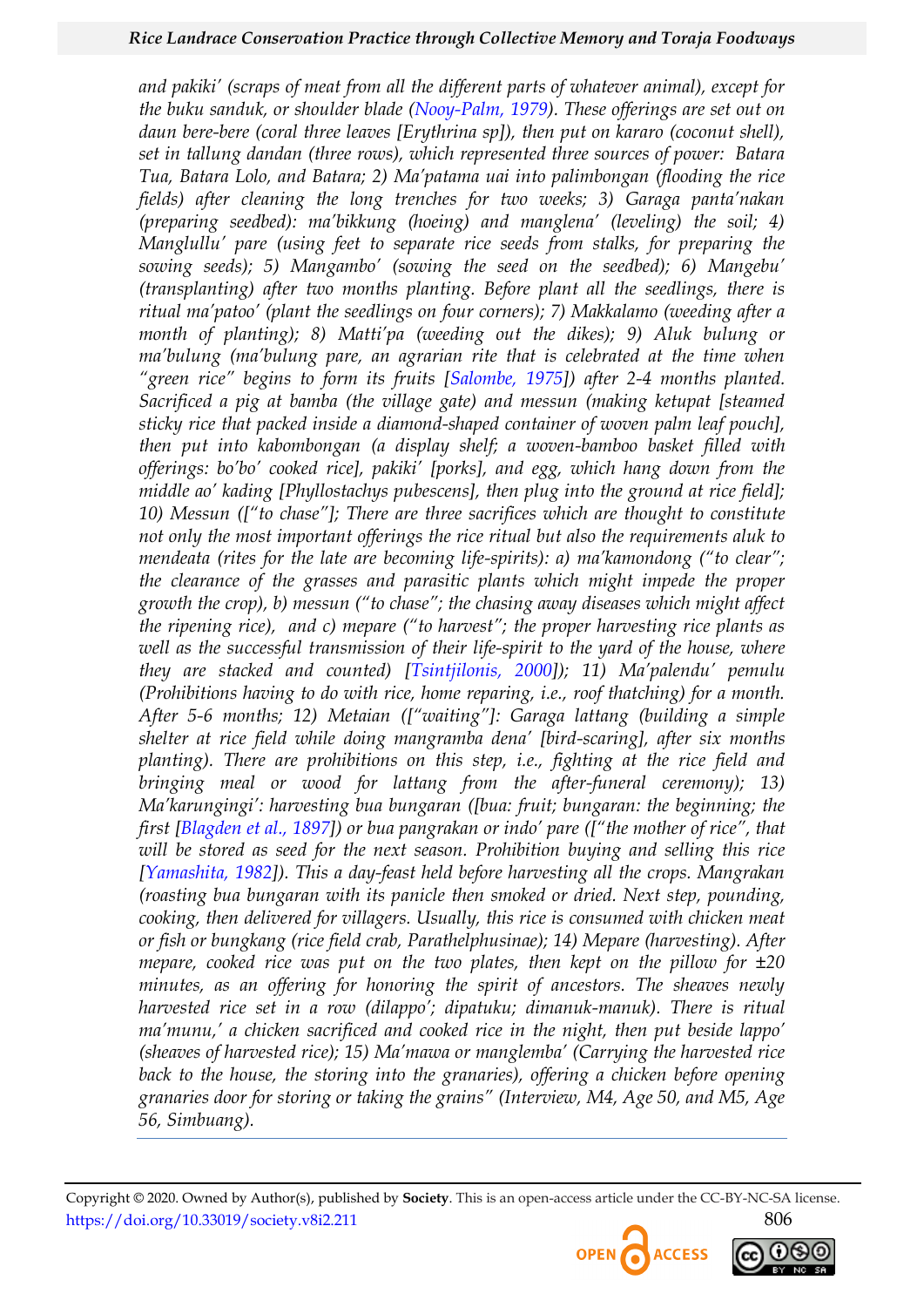During this interview, an individual's memory completed each other to recall the rice ritual steps in the past. [Haft \(2017\)](#page-19-11) stated, leaving memory unexamined, and granting it the status of sacred or untouchable history, does memory itself a great injustice. Individual memory and collective memory are dynamic, which can be reduced or added by social interaction.



**Figure 2. Various Mnemonic Devices** Cassava stalkers and various leaves are using for transmitting knowledge of rice landraces and rituals

<span id="page-13-0"></span>**[Figure 2](#page-13-0)** shows that cultural practitioners (interviewees) use *Basa Toraya* (Toraja language) to transmit the shared experiences. The agriculture of Toraja encompasses individual innovations, individual experiences, memories, values, histories, songs, and dances. Virtues cognitive responses could be put in a simplified model of human-nature relationships [\(Krech et al., 1962\)](#page-20-12), that belong to collective memories. According to [MacIntyre, as cited in Van Houtan](#page-22-10) (2006), ethics require traditions constituted by practices that sustain communities over generations through scientific arguments and rituals.

# **4.3.6. Doing arts and communicating symbols and values of rice**

Teenagers as a symbol of continuity and Toraja's future. Teenagers in this article shared cultural knowledge to navigate a cultural environment with cultural competence.

*"[Do you know the motifs carving on the granary?] Yes! Pa"tedong, Pa"bare allo, Pa"pollo" gayang, Pa"kapu" baka, Pa"daun bolu… [Do you practice some arts-related to rice?] Yes, I do Pa"gellu" (Toraja dance, performed in thanksgiving or excitement ceremonies) [all the interviewees replied] and folk song To Mepare (the reapers, manually)" (Interview, FGD, F6, F7, F8, M6, Age 13-17, Tumbang Datu).*

Since early childhood, those students actively engaged in rituals or ceremonies as part of the learning process symbolic dimension. "...The learning of language has been integral to the learning of culture; the ritual is a cultural language through which the child learns to symbolize the world and learns how to order life within that world or meanings [\(Bell & Valentine, 1997, as](#page-21-16)  [cited in Smith, 2013\)](#page-21-16). As [Smith \(2013\)](#page-21-16) puts, "...The language of ritual may remain unspoken but not forgotten and at every opportunity is brought out and spoken with intensity and enjoyment.‖ *Passura"* (motifs) on wooden-carving granaries and *banua tongkonan* (*banua*: house; *tongkonan*: kinship group; also called *banua pa"rapuan*) are cultural artefacts from the ancestors.



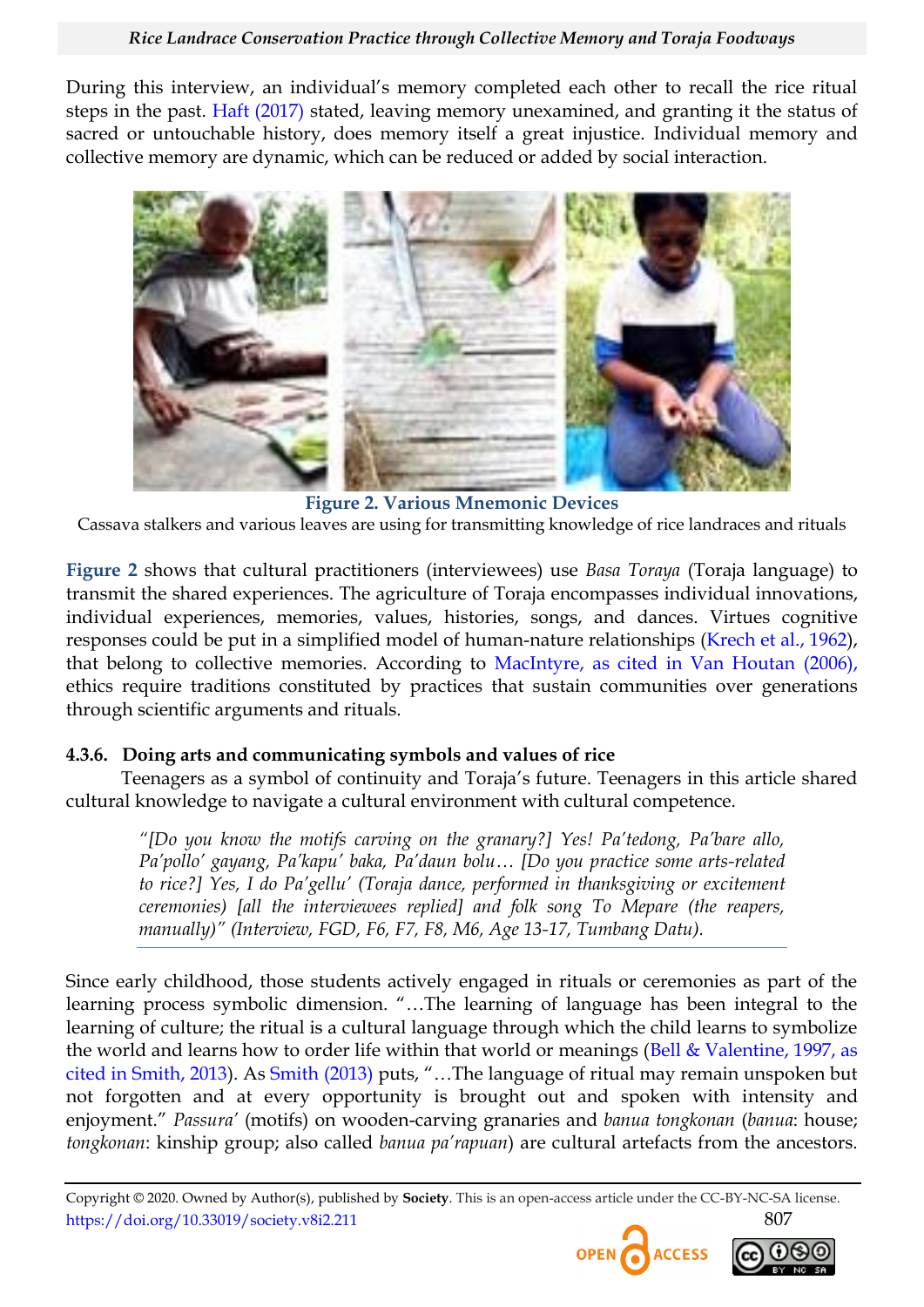Houses are the sites for major ritual performances. Some motifs represent the relationship between humans, plants, and livestock (aluk tallu lolona): 1) *Pa"barre allo* and *manuk* (sunburst and cock); 2) *Pa"tedong* (buffalo head); 3) *Pa"lolo tabang* (cordyline shoots, *Cordyline fruticosa*); 4) *Pa"barana"* (banyan leaf, *Ficus benjamina*); 5) *Pa"daun bolu* (betel leaf, *Piper betle*); 6) *Pa"bulu londong* (cocks' feathers); 7) *Pa"tangke lumu"* (waterweed); 8) *Pa"tedong tumuru* (wallowing buffalo); 9) *Pa"pollo" gayang* (kris hilts); 10) *Pa"kalumpini* (swallows, *Collocalia vestita*); and 11) *Pa"barra"* (grains) [\(Waterson, 1988\)](#page-22-11). Acts of remembering within a conversation supply a context in which conversing individuals can influence each other's memory ([Hirst & Echterhoff, 2012\)](#page-20-13). The later collective memories, in turn, can be passed down from one generation to the next and can eventually be incorporated into the cultural artifacts produced by the community.

#### **4.3.7. Selling seeds of rice landraces**

*"The seeds not for selling, if someone asking for less than ten kutu." Ten kutu" for Indonesian Rupiah (IDR) 30.000...a liter (L) Pare Kombong for IDR 20.000, Pare Barri IDR 10.000, Pulu" Lea (red glutinous rice) and Pulu" Busa (white glutinous rice) for IDR 20.000. Sometimes Pulu" Busa mixed with black rice, a liter IDR 20.000. These varieties are expensive for its importance in aluk (ritual needs), especially Pulu" Lea, Pulu" Busa, and pare lotong (black rice) ... We need 20 kutu" Pulu" Lea and Pulu" Busa, pare lotong ten kutu"" (Interview, M2, Age 71, Tumbang Datu).*

*[Which variety for selling?] Pare Tanduk and pare Lomben…each IDR 15,000/L. [Where?] Le"ke" Market or Makale. Sometimes the buyers order for 10L... (Interview, Maria, Age 50, Pongbembe).*

*"Pare Dewata IDR 10,000/L, Pare Tanduk for diabetic diet, IDR 25,000/L… [If you want to plant but do not have any seed of rice landraces?] You can ask or exchange seeds. [How much?] As needed. [Any seed landrace for selling?] No! The seeds that will be planted are for sale. If you want to return it, then wait for the next harvest" (Interview, F9, Age 50, Simbuang).*

*"…Seeds must be stored. But seeds that have been stored for two years cannot be cultivated.... Usually, I bought seeds from a neighbor or anyone who still has seeds. Usually, I bought Pulu" Lea, Pulu" Busa, Pulu" Lotong, Pare Kombong each IDR 50.000 for 20 kutu"" (Interview, F2, Age 51, Tumbang Datu).*

#### **4.4. Why Cultivating Rice Landrace 4.4.1. Cultural heritage and collective identity**

*"[Why do rice landraces important to cultivate? Why do you keep growing landraces?] …Our parents never cultivated another variety …The types of soil here are not suitable for improved varieties" (Interview, F1, Age 50, Pongbembe).*

*"These landraces are important for the spiritual of Torajans due to conduct rituals…The rituals cannot be carried out without these rice" (Interview, M2, Age 71, Tumbang Datu).*



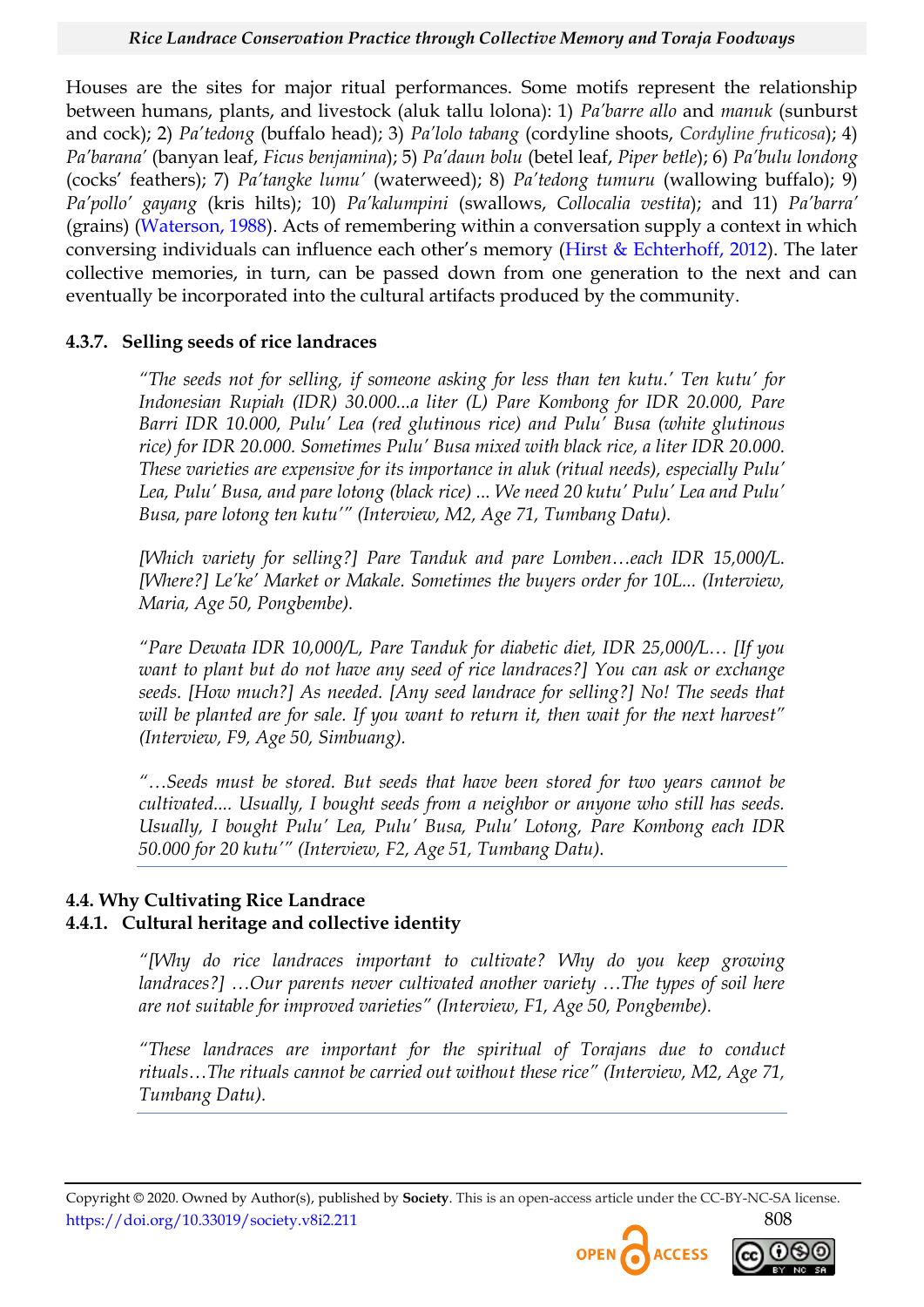# **4.4.2. Exchanging and circulating seeds**

*[Important for circulating and exchanging seeds] …One time we will need a certain variety, someone else will give it... (Interview, F1, Age 51, Pongbembe).*

Biodiversity depends on the degree of intimacy and socialization forms that humankind supports [\(Caillon & Degeorges, 2007\)](#page-19-12). Even though *Aluk pare* is rooted in *Aluk To Dolo*, recently, Catholic or Protestant adherents who involved in conserving rice landrace, perceive themselves as the generations taking responsibility for rice landrace as cultural heritage and collective identity.

# **4.5. Where: House (clan and household) and rice field**

The agricultural rituals are taken place in some sites, as mentioned in *"Consuming rice landraces for rituals"* in Pongbembe. Nevertheless, there are places for rituals in Tumbang Datu.

*[This is] a ritual site, a small rock of lime, where people come (langngan buntu) to bring offerings called manta"da (asking) after harvesting (Interview, M11, Age 37, Tumbang Datu).*

*"Rice fields owned by adherents Aluk To Dolo are called uma tae"pa na sarani (the owner is not yet Christian). It is forbidden to cultivate pare lotong (black rice) here. You can find a place for rituals in this rice field where …there is a stack of stones to put offerings in doing ma"pesung (bringing an offering on pieces banana-leaf). Every year a stone is erected, the sacred one. A pig and cooked glutinous rice are offered. Forbidden to touch the stones. I offered a chicken for every ten rice fields. Any chicken, except buri" (a spotted cock), because the deities are unpropitious. Pig sacrificing especially for this Limbong Kalua" (a name for the special rice field)" (Interview, F3, Age 67, Tumbang Datu).*

*"…I did not find rice field conversion here due to its socio-cultural values...special rice field, uma tae" pa na sarani, only cultivating for Pare Kasalle" (Interview, F10, Age 45, Tombing Datu).*

# **4.6. Who: Various social categories**

As cited in interviews in this article (**[Table 1](#page-6-0)**), there are various gender, ages, and roles in transmitting knowledge and memories in doing agriculture rituals and landraces.

# **4.7. Revisiting Conservation of Rice Landrace**

# **4.7.1. Tradition-based conservation: non-standard method of conservation through the empirical way**

A study on landrace showed that taro landrace plays a role in feeding populations and contributes to defining the groups' identity cultivating it [\(Caillon & Lanouguère-Bruneau,](#page-18-11)  [2004\)](#page-18-11). Agriculture tradition-based has been elaborated on *"How: cultivating, storing, cleaning husks, cooking, and consuming (daily and rituals)"* in this article. Farmers are proud to implement tradition-based conservation landrace.



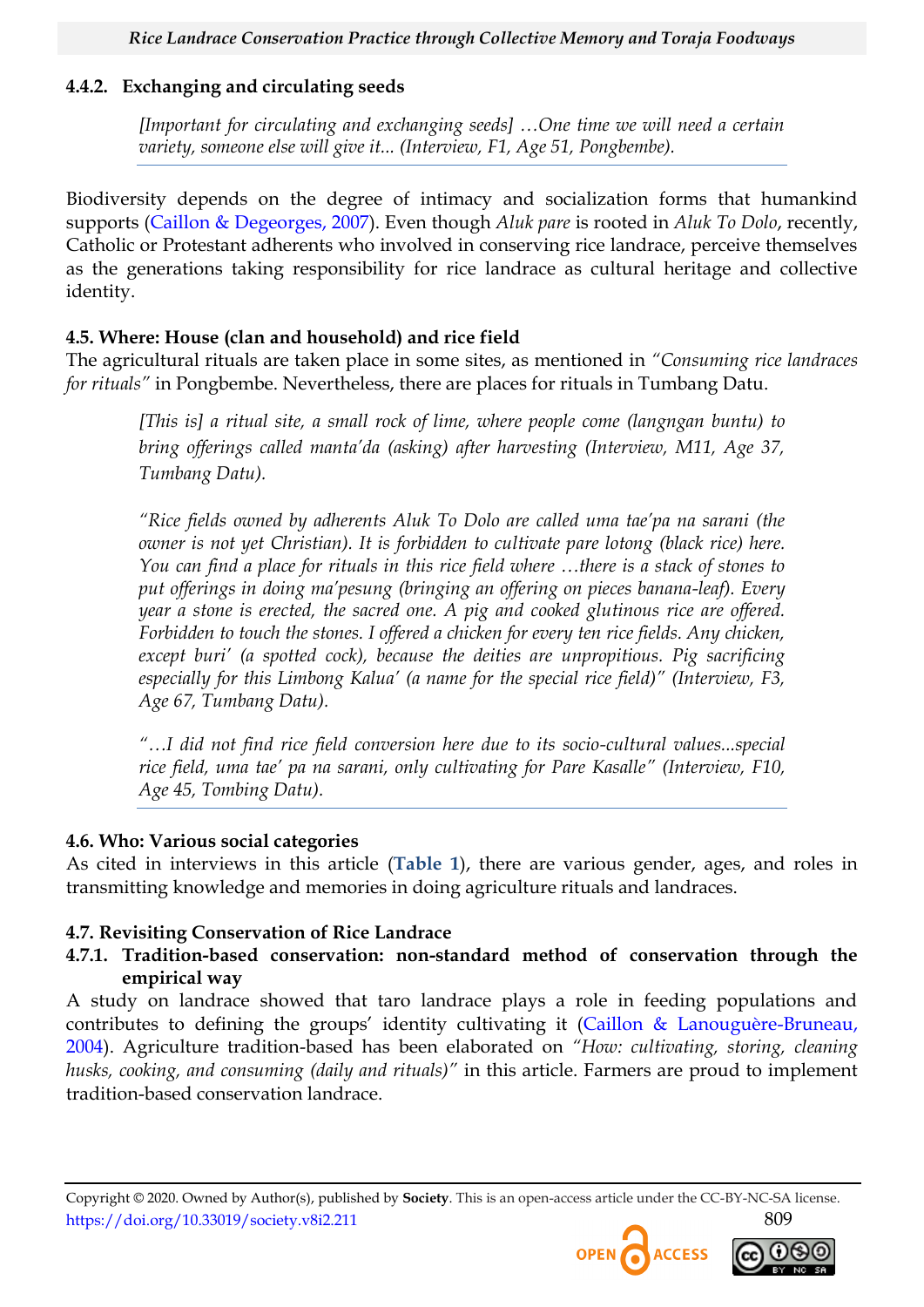## **4.7.2. Current scientific technology-based conservation: standard method by agricultural agency and agricultural extension**

*"[Type of soil?] Clay loam…Planted area around 46 ha…Topography: mostly slopes. Rainfall: high. Moisture: slightly moist. Temperature: medium. Planting Conditions: slope. Cropping pattern: random 80%, Jajar Legowo 20% (for superior varieties). Seed sources: exchanging seed among individuals, locally. Ploughing method: hoeing manually and using tractors. Direct Seeding System (Tanam Benih Langsung: Tabela) around 40%. A nursery randomly for a hole, usually a hole fill with ten grains…using organic fertilizer. Farmers were taking one crop a year for keeping soil fertility…Fertilization once in seeding…. Pests of rice: most mice, sparrows, also there are many wild buffalo. Plant Disturbing Organisms (Organisme Pengganggu Tanaman): sometimes blast…We must manage the plant space…Plant disease: neck blast rot…Preventing these problems by managing the water and spraying insecticides. Harvesting activity: 3.5-4 tons per ha…" (Interview, M7, Age 36, Simbuang).*

Centre for Plant Variety Protection and Agricultural Licensing (PVPAL), Ministry of Agriculture, released local varieties rice certification on 18 November 2013 to North Toraja Regency: 1) *Pare* Ambo', 2) *Pare* Lea; 3) *Pare* Kombong, and 4) *Pare* Lallodo. The interviews showed that some farmers in Tumbang Datu are cultivating *Pare* Kombong and *Pare* Lallodo, while the varieties in Pongbembe are waiting for certification. Scholars in Toraja studies have neglected the importance of contributions to various gender, age, and occupations interviewees who conserve landraces by everyday behaviors. Such behaviors have remained mostly invisible to scholars due in large part to payment for living and funeral ceremonies [\(de Jong, 2013;](#page-19-13) [Adams, 2020\)](#page-18-12), ecotourism [\(Avenzora, 2003\)](#page-18-13), also, politics and identity studies [\(Klenke, 2013\)](#page-20-14). Rice landrace conservation in Tumbang Datu and Pongbembe is an everyday foodways of community members. These repeated observations and interactions with the ecosystem landrace varieties or climate change would increase individuals' knowledge and awareness of biodiversity [\(Cosquer](#page-19-14) *et al*., 2012). Meanwhile, self-learning on rice landrace contributed to increasing individual motivations to take part in conservation.

There are 'different points' and 'localized process in social interpretation' on Blumer's network. As Blumer stated on the network in symbolic interactionism, individuals in conservation rice landrace purposively selected in this study to draw the various background of interviewees as different points. Today, interviewees define the situation and act as manifested in adapting earlier or inherited rice landmarks' foodways. Here, meanings of rice landrace are formed, sustained, weakened, strengthened, or transformed. Symbols and meanings of rice are expressed in how, when, and which important varieties to cultivate; or the symbols of motifs on wooden-carving granaries. The best practice of this study shows anyone could engage in the conservation of rice landrace. Moreover, the localized process in social interpretation' needs to address memory as the basis of conservation, which could be implemented from an early age.

This article asserts sociology contributions to exploring the symbolic interaction approach to reveal collective memory, foodways, meanings, and rice symbol in the past. The transdisciplinary approach of sociology, ethnobotany, and communication studies highlights social practices in which rice landrace as the plant is used, in different use and knowledge and collective memory on foodways. Meanwhile, collective memory is a living concept that

Copyright © 2020. Owned by Author(s), published by **Society**. This is an open-access article under the CC-BY-NC-SA license. https://doi.org/10.33019/society.v8i2.211 810



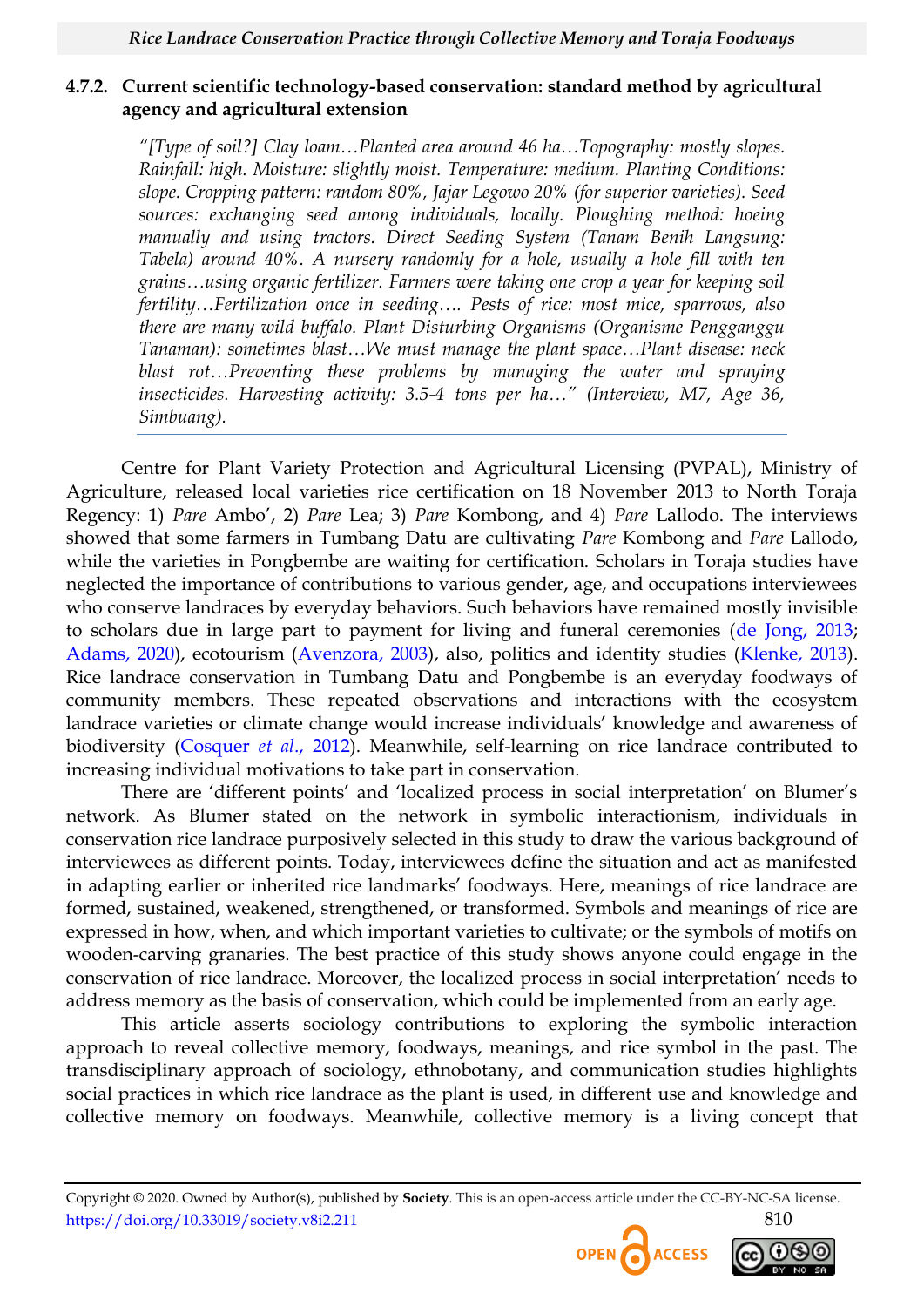symbolizes rice in the past, reinterpreted and renewed by communicating, adapting, and practicing in this present moment.

#### **5. Conclusion**

The performance of the agricultural system in Tana Toraja is effectively supporting rice landraces conservation. As hypothesized, this study proved that the ecosystem of conservation is applicable as a framework for engaging adherents of *Aluk To Dolo* in rice rituals. Meanwhile, some parts of the rice ritual have been adapted to current conditions because some *Aluk To Dolo* adherents have converted.

Blumer's social structures as networks of interdependence among communities' members are supporting conservation rice landrace. As he stated, 'localized process social interpretation', conservation rooted in collective memory, is reflected in everyday foodways. Here, studies on these social structures could extend for issues, i.e., endangered vernacular language, cultural dynamics, and collective identity in networks.

The results showed that collective memories and foodways create ways that would benefit landrace conservation performance the most. Meanwhile, tradition-based conservation and current scientific-technology-based conservation are employing to preserve collective memory and foodways. This study suggests documenting, monitoring, and controlling genetic diversity at community levels. Furthermore, the history of varieties distribution in Tumbang Datu and Pongbembe needs morphological traits analysis and cultural or use significance in detail for distinguishing landrace diversity.

#### **6. Limitations**

The evidence from this study points to the idea that the collaborations and networks have improved rice landraces cultivation in Tana Toraja. In the future, this article suggests completed landrace diversity in the agriculture cycle and rituals. Furthermore, the transdisciplinary approach has showed that a combination of non-standard methods and standard methods are the strategies that would benefit the performance of rice landrace conservation the most. Conservation practices sustained communities over generations by scientific arguments and rituals. Here, conservation requires expression in social traditions' language if they are to be authentic and realized. In this context, strategies are manipulating for strengthening collective identity and the networks themselves.

# **7. Acknowledgment**

This study was made possible by a grant from Beasiswa Unggulan Dosen Indonesia Dalam Negeri (BUDI-DN) through the Ministry of Research, Technology, and Higher Education of the Republic of Indonesia (KEMRISTEKDIKTI), together with the Indonesia Endowment Fund for Education (LPDP). We thank all interviewees who already cited in this article. We also thank Prof T.R. Andi Lolo, Ph.D., Muhammad Fuad Anshori, Lukáš Pawera, Agustina Y.S. Arobaya, Dewangga Selangga, Leonardus Agung Sri Baskara, Rukka Sombolinggi, Syafitri Hidayati, Arnold Souisa, and anonymous reviewers for supplied useful comments on the earlier draft on this paper.

# **8. Declaration of Conflicting Interests**

The authors have declared no potential conflicts of interest concerning the study, authorship, and/or publication of this article.

Copyright © 2020. Owned by Author(s), published by **Society**. This is an open-access article under the CC-BY-NC-SA license. https://doi.org/10.33019/society.v8i2.211 811



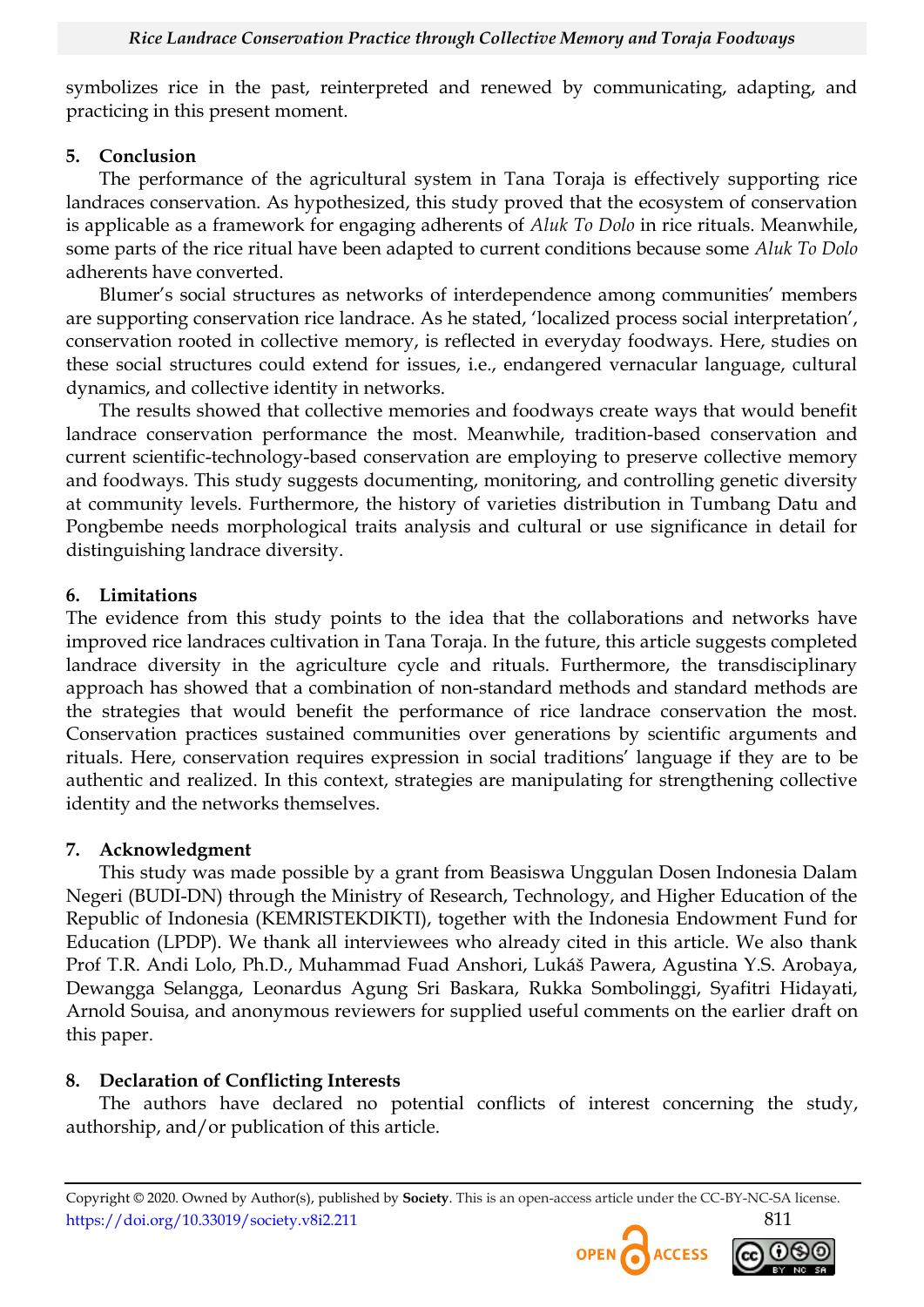#### **References**

- <span id="page-18-12"></span>Adams, K. M. (2020). What western tourism concepts obscure: intersections of migration and tourism in Indonesia. *Tourism Geographies*, 1–26. <https://doi.org/10.1080/14616688.2020.1765010>
- <span id="page-18-1"></span>Ajwang'Ondiek, R., Kitaka, N., & Oduor, S. O. (2016). Assessment of provisioning and cultural ecosystem services in natural wetlands and rice fields in Kano floodplain, Kenya. *Ecosystem Services*, *21*, 166–173.<https://doi.org/10.1016/j.ecoser.2016.08.008>
- <span id="page-18-4"></span>Aldiabat, K. M., & Navenec, L. (2011). Philosophical roots of classical grounded theory: Its foundations in symbolic interactionism. *Qualitative Report*, *16*(4), 1063-1080. Retrieved May 11, 2019, from<http://www.nova.edu/ssss/QR/QR16-4/aldiabat.pdf>
- <span id="page-18-2"></span>Álvarez-Romero, J. G., Mills, M., Adams, V. M., Gurney, G. G., Pressey, R. L., Weeks, R., … Storlie, C. J. (2018). Research advances and gaps in marine planning: towards a global database in systematic conservation planning. *Biological Conservation*, *227*, 369–382. <https://doi.org/10.1016/j.biocon.2018.06.027>
- <span id="page-18-5"></span>Appelrouth, S., & Edles, L. D. (2007). *Sociological theory in the contemporary era: Text and readings*. Thousand Oaks, California: Sage.
- <span id="page-18-3"></span>Arangote, E. (2018). Implication to Environmental Education of Indigenous Knowledge and the Ecosystem of Upland Farmers in Aklan, Philippines. *IOP Conference Series: Earth and Environmental Science*, 012022. Barcelona, Spain: IOP Publishing. <https://doi.org/10.1088/1755-1315/167/1/012022>
- <span id="page-18-9"></span>Auersbach, B. (2018). The House, The Rice and The Buffalo: Cosmological Perceptions in the indigenous Architecture of Southeast Asia. *SPAFA Journal*, *2*, 1–8. <https://doi.org/10.26721/spafajournal.v2i0.586>
- <span id="page-18-13"></span>Avenzora, R. (2003). *Integrated and ecological planning of sustainable tourism development in a rural area in Indonesia*. Dissertation. Georg-August University, Gӧttingen. Retrieved October 27, 2019, from [http://ediss.uni-goettingen.de/bitstream/handle/11858/00-1735-0000-0006-](http://ediss.uni-goettingen.de/bitstream/handle/11858/00-1735-0000-0006-B15A-7/avenzora.pdf?sequence=1) [B15A-7/avenzora.pdf?sequence=1](http://ediss.uni-goettingen.de/bitstream/handle/11858/00-1735-0000-0006-B15A-7/avenzora.pdf?sequence=1)
- <span id="page-18-6"></span>Badan Pusat Statistik (BPS) Kabupaten Tana Toraja (2018a, August). *Simbuang Dalam Angka 2018 (Simbuang in Figures 2018)*. Retrieved October 25, 2019, from [https://tatorkab.bps.go.id/publication/2018/09/26/3d5ecb4fce262e64dd683ab0/kecam](https://tatorkab.bps.go.id/publication/2018/09/26/3d5ecb4fce262e64dd683ab0/kecamatan-simbuang-dalam-angka-2018.html) [atan-simbuang-dalam-angka-2018.html](https://tatorkab.bps.go.id/publication/2018/09/26/3d5ecb4fce262e64dd683ab0/kecamatan-simbuang-dalam-angka-2018.html)
- <span id="page-18-7"></span>BPS Kabupaten Tana Toraja (2018b, August). *Sangalla Utara Dalam Angka 2018 (Sangalla Utara in Figures 2018)*. Retrieved October 25, 2019, from [https://tatorkab.bps.go.id/publication/2018/09/26/5ed7d16141549229bf8504ce/kecam](https://tatorkab.bps.go.id/publication/2018/09/26/5ed7d16141549229bf8504ce/kecamatan-sangalla-utara-dalam-angka-2018.html) [atan-sangalla-utara-dalam-angka-2018.html](https://tatorkab.bps.go.id/publication/2018/09/26/5ed7d16141549229bf8504ce/kecamatan-sangalla-utara-dalam-angka-2018.html)
- <span id="page-18-8"></span>Budiman, M. (2008). *Nejvýznamnější toradžské rituály a jejich dnešní podoba* (The most important Toraja rituals and their current form). Disertační práce. Univerzita Karlova, Prague. Retrieved October 27, 2019, from [https://core.ac.uk/download/pdf/144303921.pdf.](https://core.ac.uk/download/pdf/144303921.pdf)
- Bennett, N. J., Roth, R., Klain, S. C., Chan, K. M. A., Clark, D. A., Cullman, G., … Veríssimo, D. (2016). Mainstreaming the social sciences in conservation. *Conservation Biology*, *31*(1), 56– 66.<https://doi.org/10.1111/cobi.12788>
- <span id="page-18-10"></span>Blagden, C. O., Merewether, E. M., & Ja'far, M. (1897). An account of the cultivation of rice in Malacca. *Journal of the Straits Branch of the Royal Asiatic Society, 30*(3), 285–304.
- <span id="page-18-0"></span>Brush, S. B. (1991). A Farmer-based approach to conserving crop germplasm. *Economic Botany*, *45*(2), 153–165.<https://doi.org/10.1007/bf02862044>
- <span id="page-18-11"></span>Caillon, S., & Lanouguère-Bruneau, V. (2004). Taro diversity in a village of Vanua Lava Island (Vanuatu): Where, what, who, how and why? In L. Guarino, M. B. Taylor, & T. Osborn



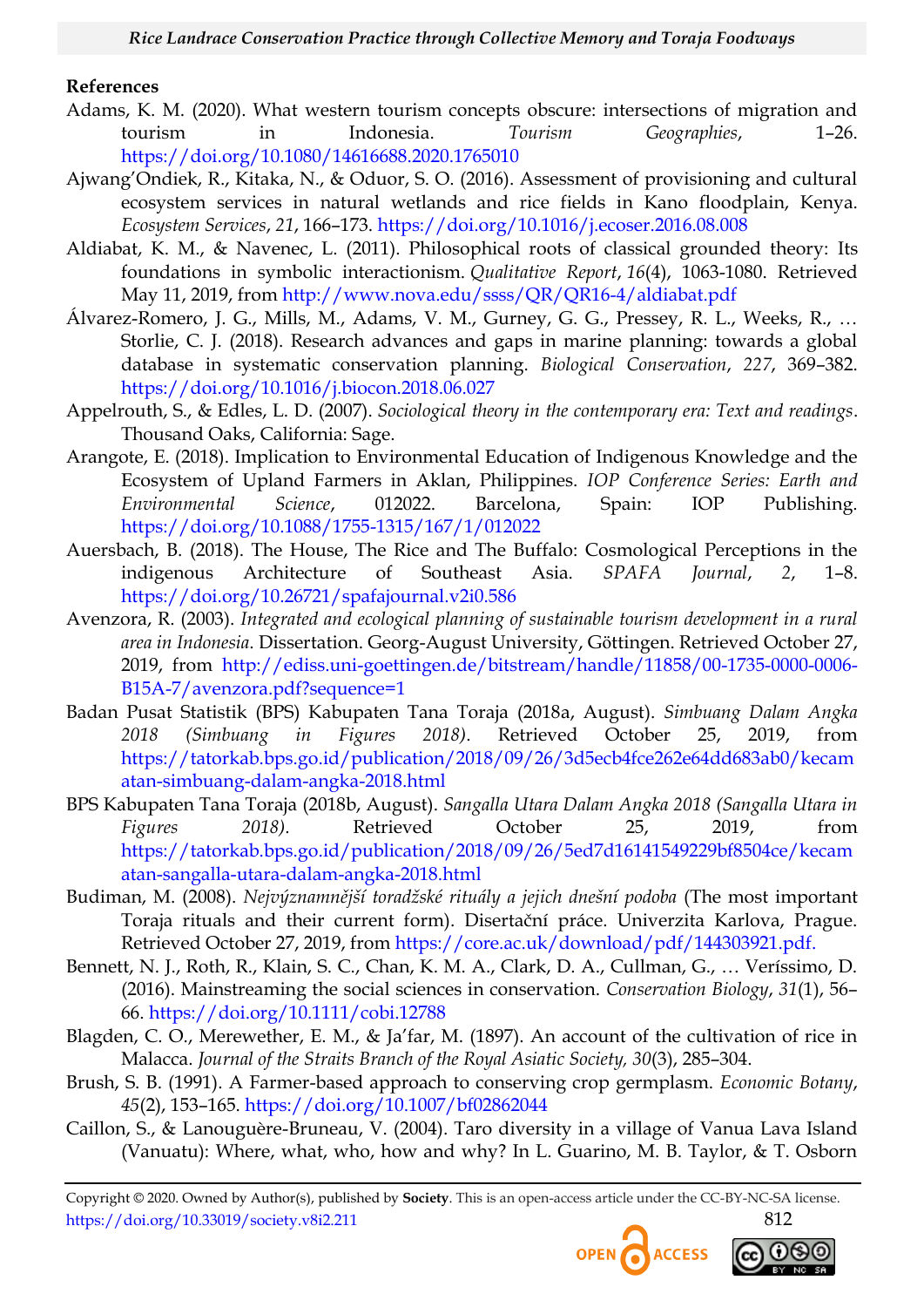(eds.), *Third Taro Symposium, 21–23 May 2003, Nadi, Fiji Islands:* Proceedings of An International Scientific Meeting (pp. 58–63). Fiji: International Scientific Meeting Committee. Retrieved Apr 27, 2018, from<https://agritrop.cirad.fr/597116/>

- <span id="page-19-12"></span>Caillon, S., & Degeorges, P. (2007). Biodiversity: Negotiating the border between nature and culture. *Biodiversity Conservation, 16*(10), 2019–2931. [https://doi.org/10.1007/s10531-007-](https://doi.org/10.1007/s10531-007-9149-7) [9149-7](https://doi.org/10.1007/s10531-007-9149-7)
- <span id="page-19-1"></span>Charnley, S., Carothers, C., Satterfield, T., Levine, A., Poe, M. R., Norman, K., … St. Martin, K. (2017). Evaluating the best available social science for natural resource management decision-making. *Environmental Science & Policy*, *73*, 80–88. <https://doi.org/10.1016/j.envsci.2017.04.002>
- <span id="page-19-2"></span>Coleman, J. L., Ascher, J. S., Bickford, D., Buchori, D., Cabanban, A., Chisholm, R. A., … Carrasco, L. R. (2019). Top 100 research questions for biodiversity conservation in Southeast Asia. *Biological Conservation*, *234*, 211–220. <https://doi.org/10.1016/j.biocon.2019.03.028>
- <span id="page-19-5"></span>Coman, A., Momennejad, I., Drach, R. D., & Geana, A. (2016). Mnemonic convergence in social networks: The emergent properties of cognition at a collective level. In P. N. A. Sciences (Ed.), *Proceedings of the National Academy of Sciences* (pp. 8171–8176). Washington, DC: National Academy of Sciences.<https://doi.org/10.1073/pnas.1525569113>
- <span id="page-19-14"></span>Cosquer, A., Raymond, R., & Prevot-Julliard, A. C. (2012). Observations of Everyday Biodiversity: a New Perspective for Conservation? *Ecology and Society*, *17*(4), 2. <https://doi.org/10.5751/es-04955-170402>
- <span id="page-19-0"></span>Counihan, C. M. (1999). *The anthropology of food and body: Gender, meaning and power*. New York & London: Routledge.
- <span id="page-19-9"></span>Crystal, E. (1989). Myth, symbol and function of the Toraja House. *Traditional Dwellings and Settlements Review, 1*(1), 7–17.<https://www.jstor.org/stable/23565486>
- <span id="page-19-8"></span>DiMaggio, P. (1997). Culture and cognition. *Annual Review of Sociology, 23*(2)*,* 263–287. <https://doi.org/10.1146/annurev.soc.23.1.263>
- Ellis, J. (2010). *Is there a role in UK Agriculture for Farming by the Cycles of the Moon?*. A Nuffield Farming Scholarships Report. Retrieved October 27, 2019, from <https://nuffieldinternational.org/live/Report/UK/2009/julian-ellis>
- <span id="page-19-10"></span>Edwin de Jong. (2013). *Making a Living between Crises and Ceremonies in Tana Toraja: The Practice of everyday Life of a South Sulawesi highland Community*. Leiden/Boston: Brill.
- <span id="page-19-13"></span>Fine, G. A., & Kleinman, S. (1983). Network and Meaning: An Interactionist Approach to Structure. *Symbolic Interaction*, *6*(1), 97–110.<https://doi.org/10.1525/si.1983.6.1.97>
- <span id="page-19-7"></span>Fine, G. A., & Beim, A. (2007). Introduction: Interactionist Approaches to Collective Memory. *Symbolic Interaction*, *30*(1), 1–5.<https://doi.org/10.1525/si.2007.30.1.1>
- <span id="page-19-3"></span>Glover, D., & Stone, G. D. (2017). Heirloom rice in Ifugao: an 'anti-commodity' in the process of commodification. *The Journal of Peasant Studies*, *45*(4), 776–804. <https://doi.org/10.1080/03066150.2017.1284062>
- <span id="page-19-4"></span>Gopi, G., & Manjula, M. (2018). Speciality Rice Biodiversity of Kerala: Need for Incentivising Conservation in the Era of Changing Climate. *Current Science*, *114*(05), 997. <https://doi.org/10.18520/cs/v114/i05/997-1006>
- <span id="page-19-11"></span>Haft, H. (2017). Telling memories. Retrieved October 25, 2019, from <https://aeon.co/essays/what-the-oral-histories-of-russian-jews-reveal-about-memory>
- <span id="page-19-6"></span>Hirst, W. (2020). Is Collective Forgetting Virtuous? *Journal of Applied Research in Memory and Cognition*, *9*(1), 37–41.<https://doi.org/10.1016/j.jarmac.2019.12.007>



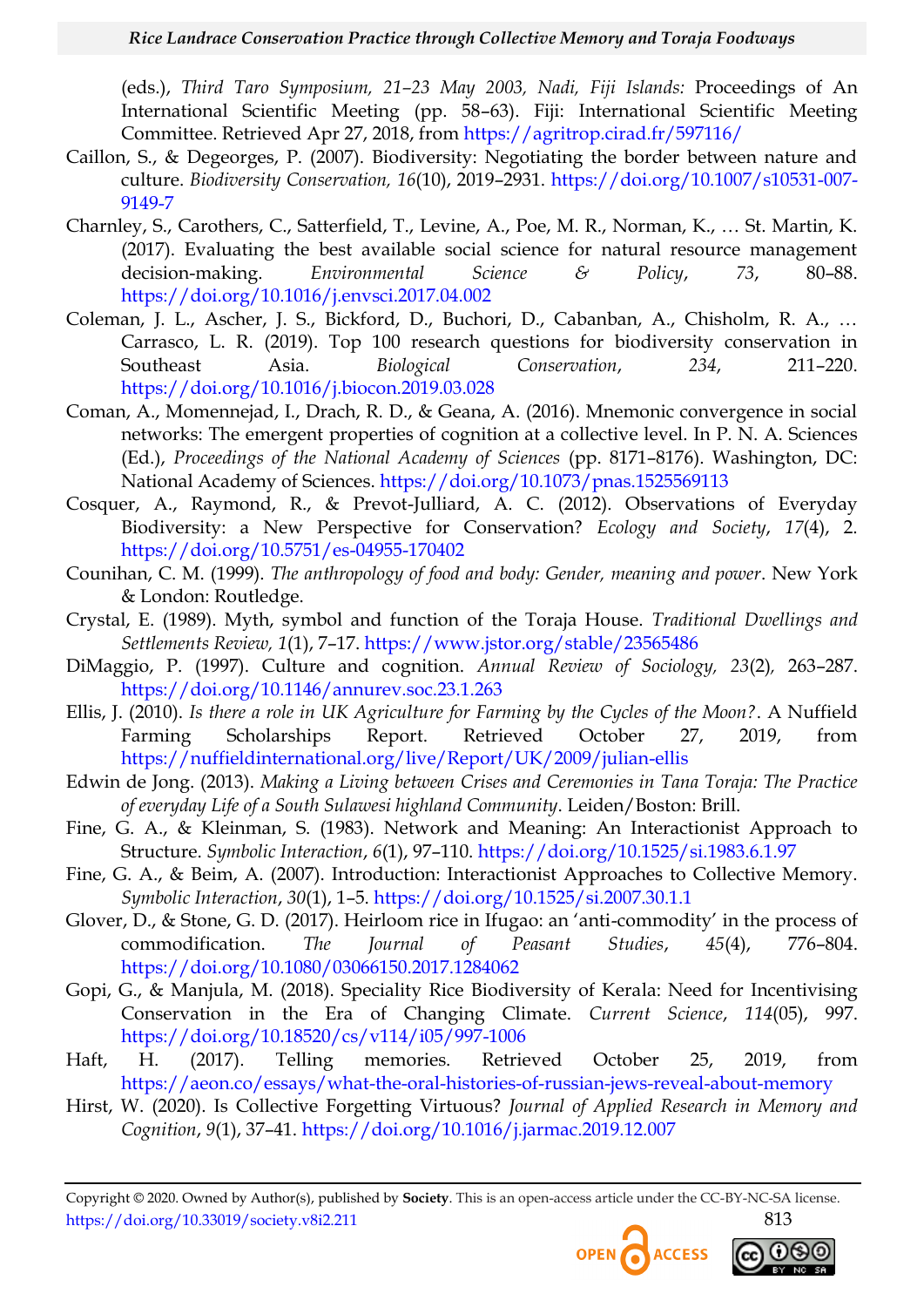- <span id="page-20-13"></span>Hirst, W., & Echterhoff, G. (2012). Remembering in Conversations: The Social Sharing and Reshaping of Memories. *Annual Review of Psychology*, *63*(1), 55–79. <https://doi.org/10.1146/annurev-psych-120710-100340>
- <span id="page-20-0"></span>Hongsong, W., & Yunyue, W. (2017). Factors Influencing Indigenous Rice Protection in the Yuanyang Terraced Rice Fields of China. *Journal of Resources and Ecology*, *8*(3), 287–295. <https://doi.org/10.5814/j.issn.1674-764x.2017.03.009>
- <span id="page-20-5"></span>Iskandar, J., & Ellen, R. (1999). In situ conservation of rice landraces among the Baduy of West Java. *Journal of Ethnobiology*, *19*(1), 97-126. Retrieved October 16, 2019, from <https://ethnobiology.org/sites/default/files/pdfs/JoE/19-1/Iskandar.pdf>
- <span id="page-20-3"></span>Juhriah, M. A., Tambaru, E., & Sajak, A. (2014). Karakterisasi Morfologi Malai Padi Lokal Asal Kabupaten Tana Toraja Utara, Sulawesi Selatan. *Sainsmat: Jurnal Ilmiah Ilmu Pengetahuan Alam*, *2*(1), 22-31.<https://ojs.unm.ac.id/sainsmat/article/view/749>
- <span id="page-20-8"></span>Keightley, E., & Pickering, M. (2012). *The mnemonic imagination. Remembering as creative practice*. New York, United States: Palgrave Macmilllan.
- <span id="page-20-10"></span>Kendall, L. (2010). 6. The Changsŭng Defanged: The Curious Recent History of a Korean Cultural Symbol. In L. Kendall (Ed.), *Consuming Korean Tradition in Early and Late Modernity* (pp. 127-148). Honolulu: University of Hawaii Press. <https://doi.org/10.1515/9780824860813-008>
- <span id="page-20-14"></span>Klenke, K. (2013). Whose *adat* is it? *Adat*, Indigeneity and Social Stratification in Toraja. (pp. 149- 165). In Hauser-Schäublin, B. (Ed.). Adat and Indigeneity in Indonesia. Culture and Entitlements between Heteronomy and Self-Ascription. Göttingen Studies in Cultural Property, Volume 7. Universitätsverlag Göttingen. Retrieved Apr 25, 2020, from [https://library.oapen.org/bitstream/handle/20.500.12657/32549/610301.pdf?sequence=](https://library.oapen.org/bitstream/handle/20.500.12657/32549/610301.pdf?sequence=1#page=157) [1#page=157](https://library.oapen.org/bitstream/handle/20.500.12657/32549/610301.pdf?sequence=1#page=157)
- <span id="page-20-11"></span>Koubi, J. (1975). La première fête funéraire chez les Toraja Sa'dan. *Archipel*, *10*(1), 105–119. <https://doi.org/10.3406/arch.1975.1243>
- <span id="page-20-12"></span>Krech, D., Crutchfield, R. S., & Ballachey E. L. (1962). *Individual in society: A textbook of Social Psychology*. New York & San Francisco: McGraw-Hill.
- <span id="page-20-9"></span>Kruyt, D. A. C. (1938). Het Schommelen in de Indische Archipel. *Bijdragen Tot de Taal-, Land- En Volkenkunde*, *97*(1), 363–424.<https://doi.org/10.1163/22134379-90001341>
- <span id="page-20-1"></span>Kumbhar, S. D., Kulwal, P. L., Patil, J. V., Sarawate, C. D., Gaikwad, A. P., & Jadhav, A. S. (2015). Genetic Diversity and Population Structure in Landraces and Improved Rice Varieties from India. *Rice Science*, *22*(3), 99–107. <https://doi.org/10.1016/j.rsci.2015.05.013>
- <span id="page-20-7"></span>Laing, G. K. (2010). An Empirical Test of Mnemonic Devices to Improve Learning in Elementary Accounting. *Journal of Education for Business*, *85*(6), 349–358. <https://doi.org/10.1080/08832321003604946>
- <span id="page-20-4"></span>Macionis, J. J. (2018). *Sociology* (16th ed.). Harlow, UK: Pearson.
- <span id="page-20-6"></span>Molina, J., Sikora, M., Garud, N., Flowers, J. M., Rubinstein, S., Reynolds, A., … Purugganan, M. D. (2011). Molecular evidence for a single evolutionary origin of domesticated rice. *Proceedings of the National Academy of Sciences*, 8351–8356. Barcelona, Spain: Proceedings of the National Academy of Sciences.<https://doi.org/10.1073/pnas.1104686108>
- <span id="page-20-2"></span>Murphy, K. M. (2017). A quiet harvest: linkage between ritual, seed selection and the historical use of the finger-bladed knife as a traditional plant breeding tool in Ifugao, Philippines. *Journal of Ethnobiology and Ethnomedicine*, *13*(1), 1–12. [https://doi.org/10.1186/s13002-](https://doi.org/10.1186/s13002-016-0124-9) [016-0124-9](https://doi.org/10.1186/s13002-016-0124-9)

Copyright © 2020. Owned by Author(s), published by **Society**. This is an open-access article under the CC-BY-NC-SA license. https://doi.org/10.33019/society.v8i2.211 814



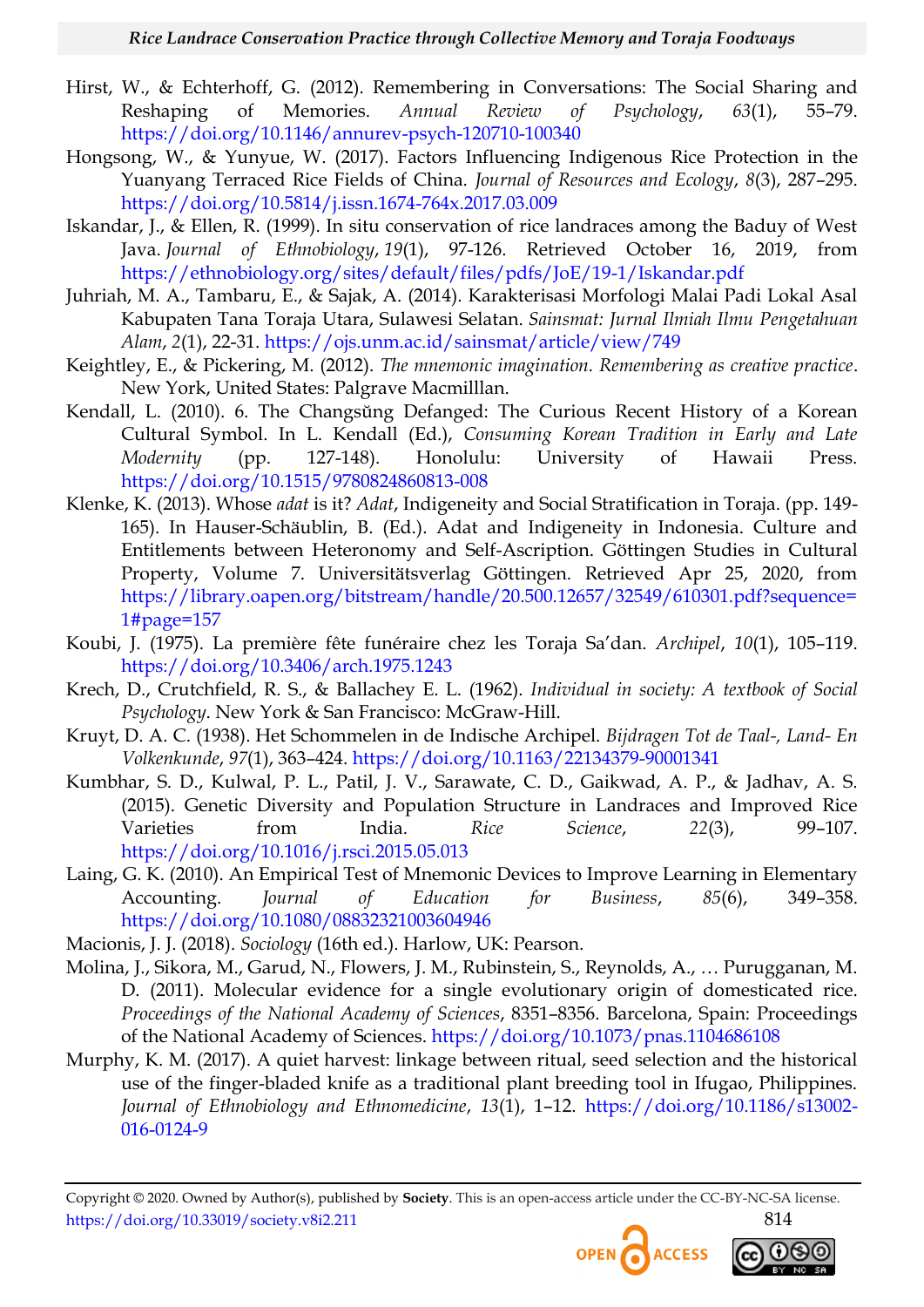- <span id="page-21-8"></span>Ngelow, Z. J. (2004). Traditional culture, christianity and globalization in Indonesia: The case of Torajan Christians. *Inter-Religio, 45* (2), 3–11. Retrieved July 15, 2020, from <https://nirc.nanzan-u.ac.jp/nfile/3455>
- <span id="page-21-2"></span>Nooy-Palm, H. (1979). *The Sa"dan-Toraja: A Study of Their Social Life and Religion. I: Organization, Symbol and Beliefs*. The Hague: Brill.
- <span id="page-21-1"></span>Oguamanam, C. (2004). Localizing Intellectual Property in the Globalization Epoch: The Integration of Indigenous Knowledge. Indiana Journal of Global Legal Studies, 11(2), 135-169.<https://doi.org/10.2979/gls.2004.11.2.135>
- <span id="page-21-11"></span>Ohmer, M. L., Meadowcroft, P., Freed, K., & Lewis, E. (2009). Community Gardening and Community Development: Individual, Social and Community Benefits of a Community Conservation Program. *Journal of Community Practice*, *17*(4), 377–399. <https://doi.org/10.1080/10705420903299961>
- <span id="page-21-13"></span>Panicker, A., Basu, K., & Chung, C.-F. (2020). Changing Roles and Contexts: Symbolic Interactionism in the Sharing of Food and Eating Practices between Remote, Intergenerational Family Members. *Proceedings of the ACM on Human-Computer Interaction*, *4*(CSCW1), 1–19.<https://doi.org/10.1145/3392848>
- <span id="page-21-4"></span>Plummer, K. (2000). Symbolic Interactionism in the Twentieth Century. In B.S, Turner (Ed.) *The Blackwell Companion to Social Theory* (2nd ed., pp. 193-222). Malden, MA: Blackwell Publishers.
- <span id="page-21-6"></span>Pohl, C. (2011). What is progress in transdisciplinary research? *Futures*, *43*(6), 618–626. <https://doi.org/10.1016/j.futures.2011.03.001>
- <span id="page-21-10"></span>Poudel, D., Sthapit, B., & Shrestha, P. (2015). An Analysis of Social Seed Network and Its Contribution to On-Farm Conservation of Crop Genetic Diversity in Nepal. *International Journal of Biodiversity*, *2015*, 1–13.<https://doi.org/10.1155/2015/312621>
- <span id="page-21-3"></span>Ritzer, G. (2011). *Sociological Theory*. New York, United States: McGraw-Hill.
- <span id="page-21-12"></span>Ritchey, T. (2011). General Morphological Analysis (GMA). In: B*ad Issues - Social Messages. Risk, Governance and Society*, 17. Heidelberg: Springer. [https://doi.org/10.1007/978-3-642-](https://doi.org/10.1007/978-3-642-19653-9_2) [19653-9\\_2](https://doi.org/10.1007/978-3-642-19653-9_2)
- <span id="page-21-15"></span>Salombe, C. (1975). Une version orale du mythe de Sawérigading recueillie à Kandora, Méngkéndek, Pays Toraja. *Archipel*, *10*(1), 269–287. <https://doi.org/10.3406/arch.1975.1253>
- <span id="page-21-9"></span>Salvini, A. (2010). Symbolic Interactionism and Social Network Analysis: An Uncertain Encounter. *Symbolic Interaction*, *33*(3), 364–388.<https://doi.org/10.1525/si.2010.33.3.364>
- <span id="page-21-5"></span>Schultes, R. E. (1994). The Importance of Ethnobotany in Environmental Conservation. *American Journal of Economics and Sociology*, *53*(2), 202–206. [https://doi.org/10.1111/j.1536-](https://doi.org/10.1111/j.1536-7150.1994.tb02586.x) [7150.1994.tb02586.x](https://doi.org/10.1111/j.1536-7150.1994.tb02586.x)
- <span id="page-21-14"></span>Sebastian, L. C., Syailendra, E. A., & Marzuki, K. I. (2018). Civil-Military Relations in Indonesia after the Reform Period. *Asia Policy*, *25*(3), 49–78.<https://doi.org/10.1353/asp.2018.0041>
- <span id="page-21-16"></span>Smith, I. C. (2013). *Foodways, families, and festivities: Ethnobiology and cultural conservation in a rural Missouri community*. Theses and Dissertations. Retrieved Jan 21, 2020, from <http://scholarworks.uark.edu/etd/725>
- <span id="page-21-0"></span>Soini, K., Diaz, C., Gandini, G., de Haas, Y., Lilja, T., Martin-Collado, D., … Hiemstra, S. J. (2012). Developing a typology for local cattle breed farmers in Europe. *Journal of Animal Breeding and Genetics*, no.<https://doi.org/10.1111/j.1439-0388.2012.01009.x>
- <span id="page-21-7"></span>Strang, V. (2007). Integrating the social and natural sciences in environmental research: a discussion paper. *Environment, Development and Sustainability*, *11*(1), 1–18. <https://doi.org/10.1007/s10668-007-9095-2>

Copyright © 2020. Owned by Author(s), published by **Society**. This is an open-access article under the CC-BY-NC-SA license. https://doi.org/10.33019/society.v8i2.211 815



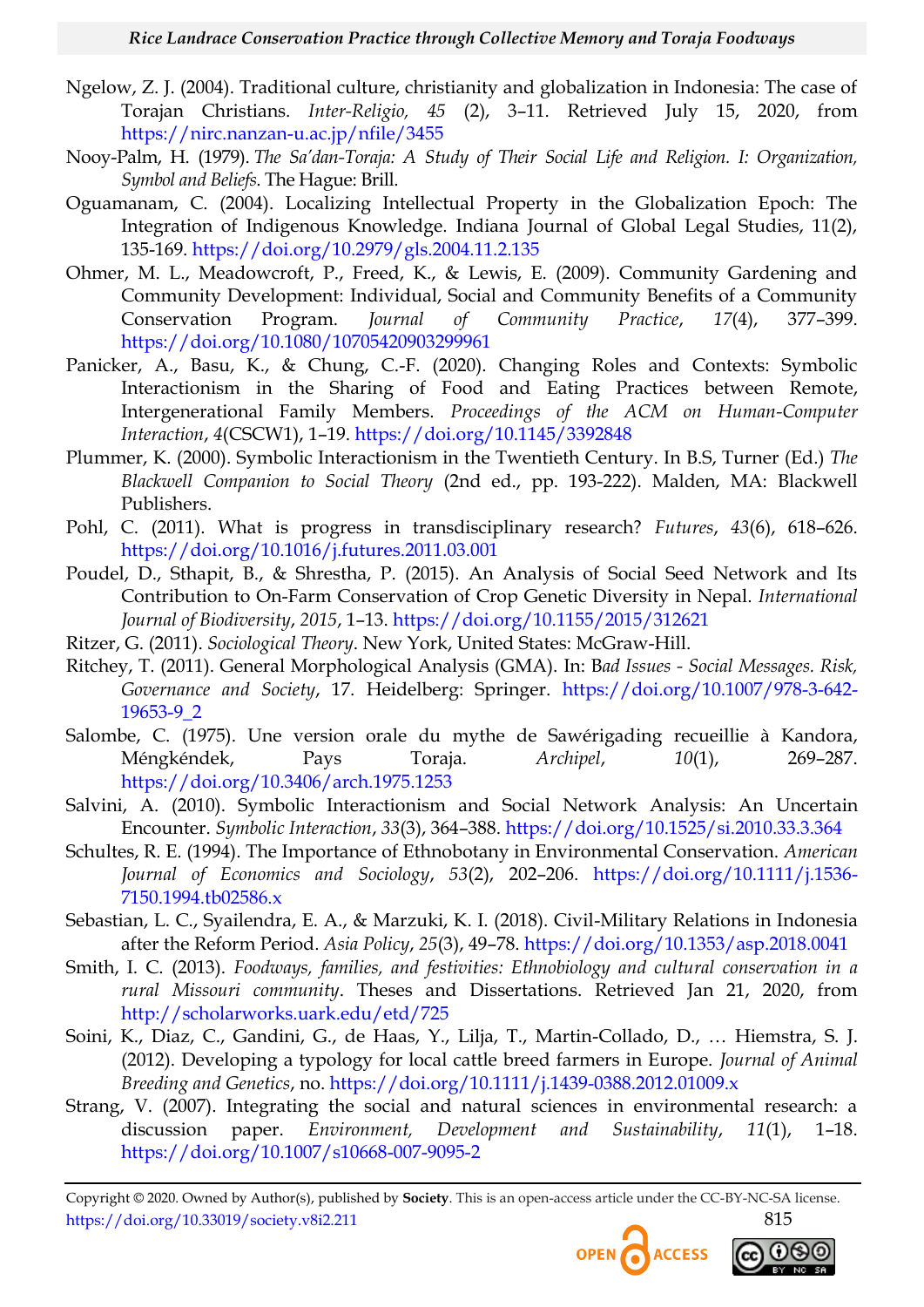- <span id="page-22-3"></span>Tilliger, B., Rodríguez-Labajos, B., Bustamante, J., & Settele, J. (2015). Disentangling Values in the Interrelations between Cultural Ecosystem Services and Landscape Conservation—A Case Study of the Ifugao Rice Terraces in the Philippines. *Land*, *4*(3), 888–913. <https://doi.org/10.3390/land4030888>
- <span id="page-22-7"></span>Tsintjilonis, D. (2000). A Head for the Dead: Sacred Violence in Tana Toraja. *Archipel*, *59*(1), 27– 50.<https://doi.org/10.3406/arch.2000.3553>
- <span id="page-22-2"></span>van der Kroef, J. M. (1952). Rice Legends of Indonesia. *The Journal of American Folklore*, *65*(255), 49.<https://doi.org/10.2307/536286>
- <span id="page-22-1"></span>van Driem, G. (2012). The ethnolinguistic identity of the domesticators of Asian rice. *Comptes Rendus Palevol*, *11*(2–3), 117–132.<https://doi.org/10.1016/j.crpv.2011.07.004>
- <span id="page-22-10"></span>van Houtan, K. S. (2006). Conservation as virtue: A scientific and social process for conservation ethics. *Conservation Biology*, *20*(5), 1367–1372. [https://doi.org/10.1111/j.1523-](https://doi.org/10.1111/j.1523-1739.2006.00447.x) [1739.2006.00447.x](https://doi.org/10.1111/j.1523-1739.2006.00447.x)
- <span id="page-22-5"></span>Veen, H. V. D. (1979). *Overleveringen en zangen der Zuid-Toradja"s.* VKI *85*. The Hague*,* NL: Martinus Nijhoff. doi: 10.26530/OAPEN\_613345. Retrieved Feb 15, 2019, from <https://library.oapen.org/handle/20.500.12657/32265>
- <span id="page-22-6"></span>Volkman, T. A. (1984). great performances: Toraja cultural identity in the 1970s. *American Ethnologist*, *11*(1), 152–169.<https://doi.org/10.1525/ae.1984.11.1.02a00090>
- <span id="page-22-0"></span>Wang, Y., Wang, Y., Sun, X., Caiji, Z., Yang, J., Cui, D., … Han, L. (2016). Influence of ethnic traditional cultures on genetic diversity of rice landraces under on-farm conservation in southwest China. *Journal of Ethnobiology and Ethnomedicine*, *12*(1), 1–14. <https://doi.org/10.1186/s13002-016-0120-0>
- <span id="page-22-11"></span>Waterson, R. (1988). The house and the world. The symbolism of Sa'dan Toraja house carvings. *RES, 15*, 35–60.<https://doi.org/10.1086/RESv15n1ms20166785>
- <span id="page-22-8"></span>Waterson, R. (2009). *Paths and Rivers. Sa"dan Toraja Society in Transformation*. Leiden (NL): KITLV Press.
- Yamashiro, J. K., & Hirst, W. (2014). Mnemonic convergence in a social network: Collective memory and extended influence. *Journal of Applied Research in Memory and Cognition*, *3*(4), 272–279.<https://doi.org/10.1016/j.jarmac.2014.08.001>
- <span id="page-22-9"></span>Yamashita, S. (1982). 水田ミナンガ. サダン.トラジャの 一 枚の水田をめる社会人類学 的覚 書 き (Uma Minanga. An anthropological note of Sa'dan Toraja Rice Cultivation. *Southeast Asian Studies, 20*(3), 373–392. https://doi.org/10.20495/tak.20.3\_373. Retrieved Feb 16, 2019, from [https://www.jstage.jst.go.jp/article/tak/20/3/20\\_KJ00000133860/\\_pdf/](https://www.jstage.jst.go.jp/article/tak/20/3/20_KJ00000133860/_pdf/-char/ja) [char/ja](https://www.jstage.jst.go.jp/article/tak/20/3/20_KJ00000133860/_pdf/-char/ja)
- <span id="page-22-4"></span>Zerner, C. (1985). The golden waterworks: Toraja rituals of the wet-rice landscape. *Arnoldia, 45*(3), 2–12. Retrieved Oct 20, 2019, from<https://www.jstor.org/stable/42954227>

#### **About the Authors**

 $\overline{\phantom{a}}$  , where  $\overline{\phantom{a}}$  , where  $\overline{\phantom{a}}$  , where  $\overline{\phantom{a}}$ 

1. **Ikma Citra Ranteallo** earned a Master of Arts in Sociology from Universitas Gadjah Mada, Indonesia. She is lecturer at Department of Sociology, Faculty of Social and Political Sciences, Universitas Udayana, Indonesia. Currently, she is doctoral student at Department of Communication Science and Community Development, Faculty of Human Ecology, Institut Pertanian Bogor, Indonesia.

E-Mail: [ikma\\_citra@unud.ac.id](mailto:ikma_citra@unud.ac.id)

Copyright © 2020. Owned by Author(s), published by **Society**. This is an open-access article under the CC-BY-NC-SA license. https://doi.org/10.33019/society.v8i2.211 816<br> **OPEN** ACCESS